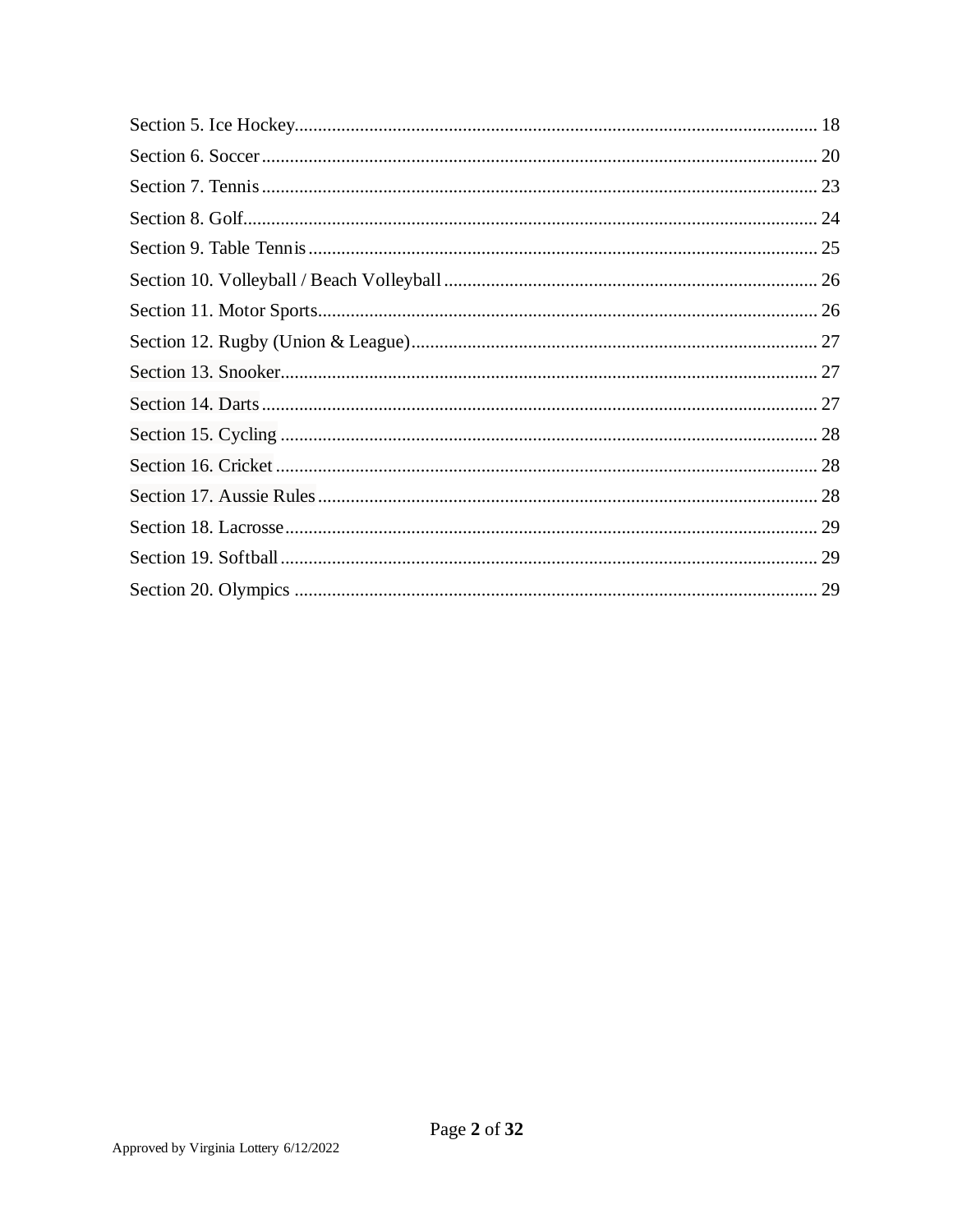#### <span id="page-2-0"></span>Part A. General Sportsbook Rules

The sports betting rules (these "Rules") set out herein are subject to modification at any time at the sole discretion of Hard Rock Sportsbook, subject to regulatory approval of the Virginia Lottery ("Lottery"). These are general grading rules and any exceptions or variations to these rules for certain sports will be stated under the specific sports rules. The patron should therefore always consult the sport-specific rules for each sport as the sport-specific rules will take precedence over the General Rules. Where any matter is not covered by these Rules, Hard Rock Sportsbook reserves the right to decide on an individual basis.

<span id="page-2-1"></span>Section 1. Placing Bets

- 1.1 Hard Rock Sportsbook reserves the right to refuse part or all of any wager, prior to its acceptance.
- 1.2 Hard Rock Sportsbook may determine maximum wager amounts per patron on any events to include: all periods, segments, propositions, and future book wagers. Maximum payout by sport and by market will be established herein. No proposition bets are to be made available for collegiate sporting events. "Proposition (Prop) bet" means a bet specifically naming an individual participant, or if a team sport, a specific position on a team, thus constituting a bet upon the actions of that individual or position, regarding the occurrence or non-occurrence of a certain outcome during an event that does not directly reflect the event's final outcome.
- 1.3 Wagers accepted will not be able to be changed or voided by the patron upon confirmation of the successfully placed wager.
- 1.4 Hard Rock Sportsbook reserves the right to add, change or delete the payout limits.
- 1.5 Wagers may be accepted at terms other than those displayed within the main sports book rules or individual sports wagering rules at the discretion of Hard Rock Sportsbook.
- 1.6 Hard Rock Sportsbook reserves the right to add, change or delete the Hard Rock Sportsbook House Rules, subject to regulatory approval.
- 1.7 Hard Rock Sportsbook will not accept the past posting of wagers, in such cases the wager may be refunded, or where the outcome of the event is already known, in all such cases the wager will be refunded.
- 1.8 Hard Rock Sportsbook prohibits wagers on all high school and other amateur youth sporting events.
- 1.9 Hard Rock Sportsbook will not accept wagers from (1) Any person whose name appears on any exclusion or self-exclusion list; (2) Any person who is a Prohibited Individual as defined by the Virginia Lottery; (3) Any person who is an agent or proxy for any other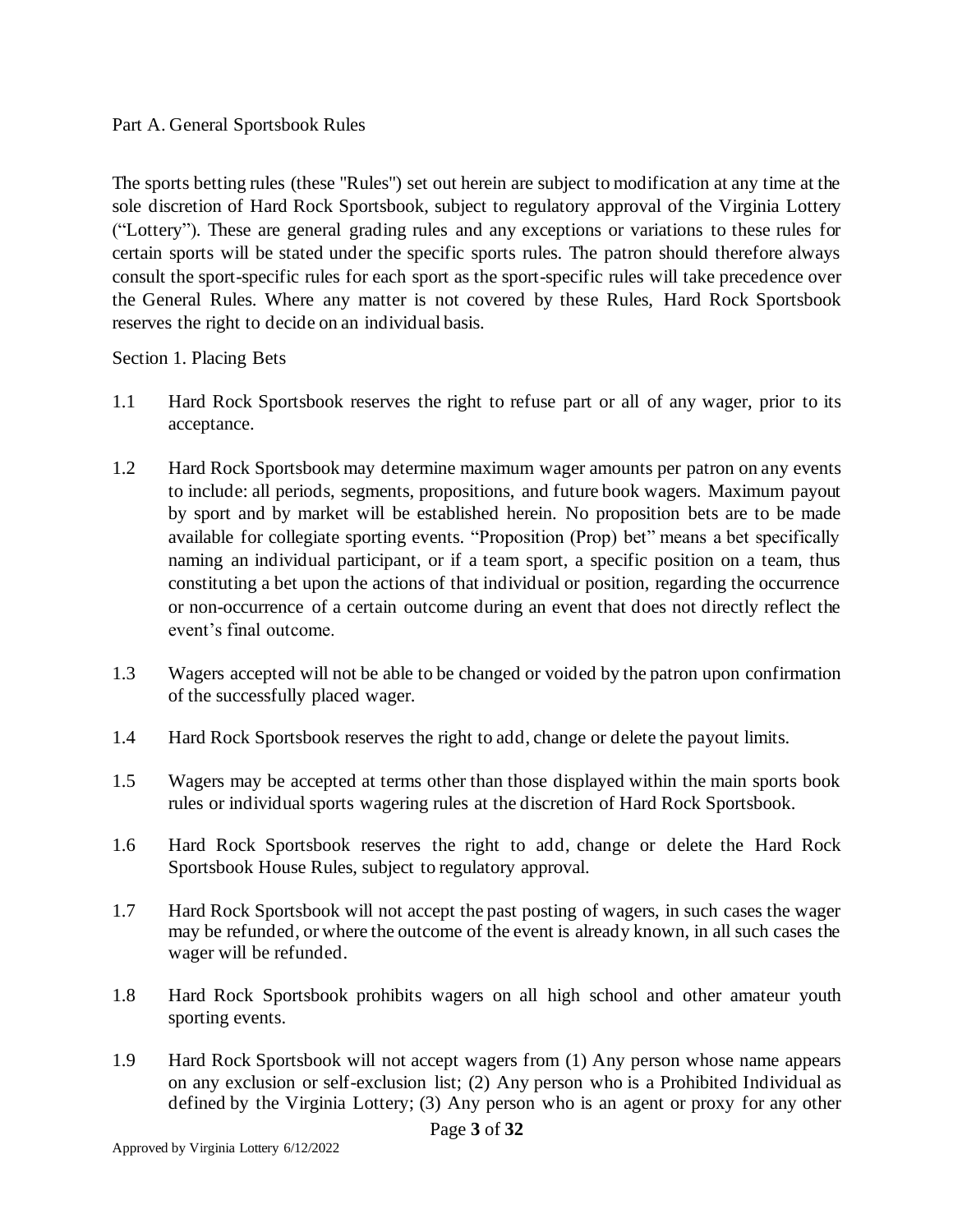person and is wagering for such other person; or (4) Any person who is excluded from wagering for any other good cause. Patrons seeking information relating to self-exclusion options should contact a sportsbook employee.

For more information on additional resources available if you or a loved one has a problem with gambling, visit the Virginia Council of Problem Gambling website, <http://www.vacpg.org/> or call 1-888-532-3500.

- 1.10 Management will maintain a record of all point spreads, odds, race results, final scores and related betting proposition statistics and outcomes to protect both the patron and Hard Rock Sportsbook in case of obvious mechanical or human error.
- 1.11 If you have any questions or concerns regarding the House Rules or would like to file a complaint, please visit the sportsbook at the casino or contact Customer Service by sending an email to support@hardrocksportsbook.com. Hard Rock Sportsbook will investigate any issue and provide a timely response not to exceed fifteen (15) business days. This response should be viewed as Hard Rock Sportsbook's final response.

In the event Hard Rock Sportsbook's response is a request for additional information, Hard Rock Sportsbook will review and respond to any information provided by the patron in response to the request within seven  $(7)$  days of receipt<sup>1</sup>.

If the complaint is not resolved to your satisfaction at that point, you may submit a patron dispute via the Virginia Lottery Department Website: <https://www.valottery.com/aboutus/casinosandsportsbetting/sportsbetting>

- 1.12 Canceled or voided selections will result in straight wagers being refunded unless an outcome for a specific market has been determined. Parlays that involve a canceled or voided selection will stand as a parlay on the remaining selections, or as single in the case where one selection in a two-selection parlay is void.
- 1.13 The structuring of bets to avoid federal currency transactional reporting thresholds is prohibited.
- 1.14 Wagers are subject to Hard Rock Digital's Title 31 Bank Secrecy Act -Anti-Money Laundering program, including triggers and requirements for filing of Currency Transaction Reports and Suspicious Activity Reports.
- 1.15 Wagers on Virginia College Sports will not be accepted. "Virginia College Sports" means any single athletic event or match in which at least one participant is a team from a Virginia public or private institution of higher education.
- 1.16 Unclaimed winning sports betting tickets expire 180 days after the date and time of the completion of the event at which time Hard Rock Sportsbook's obligation to pay the

<sup>1</sup> *See* **11VAC5-80-30. Complaints.**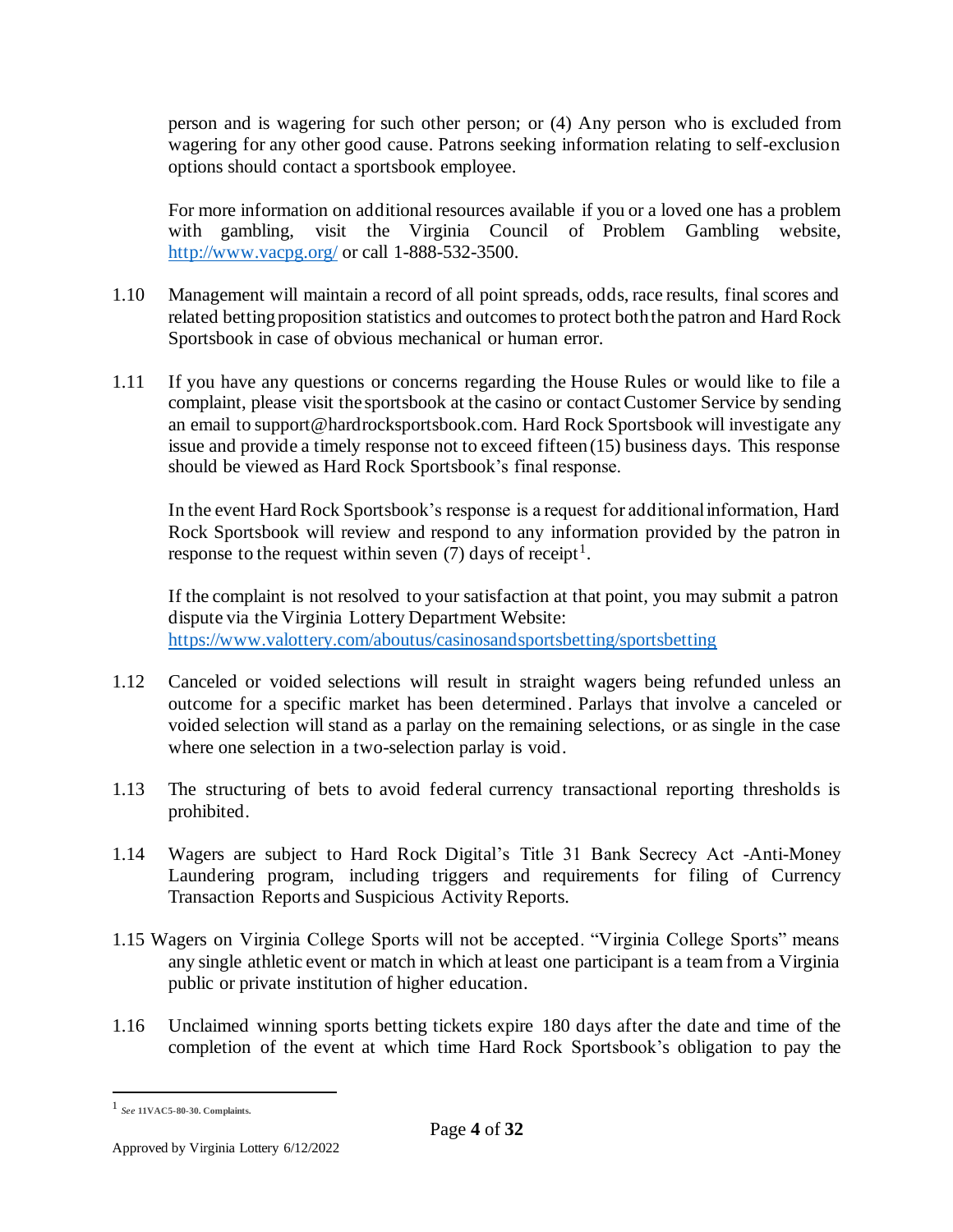winnings expire and the funds will be distributed in accordance with the regulations of the Lottery.

<span id="page-4-0"></span>Section 2. Confirmation of a Bet

- 2.1 Patrons shall place a wager only on their behalf. All wagers may be funded in cash, voucher or other method approved by the Lottery, per management discretion.
- 2.2 Unless accepted in error, once accepted, a wager will remain valid and cannot be cancelled. It is the responsibility of the patron to ensure details of each wager placed are correct. Under no circumstance will Hard Rock Sportsbook accept any responsibility for any mistakes (perceived and actual), deriving from either errors as listed under 'Errors' as defined in these Rules, or any other reason, such as, but not limited to, incorrect listing of the odds/wagering objects.

#### <span id="page-4-1"></span>Section 3. Grading of Bets

- 3.1 Hard Rock Sportsbook reserves the right to remove or suspend a market/event at any given time. While a market is suspended, it will be unavailable for betting and cash out.
- 3.2 Potential payout on the bet slip is for information only. Potential payouts are reduced every time one of the selections is deemed void or pushed.
- 3.3 Hard Rock Sportsbook reserves the right to withhold payment or void the bets for any event if there are concerns about the event's integrity, in part or in its entirety.
- 3.4 Hard Rock Sportsbook reserves the right to withhold payment of bets or void bets where it believes there has been syndicated or coordinated betting activity.
- 3.5 Hard Rock Sportsbook may void bets when there is an obvious error. Examples below:
	- 3.5.1 There is reason to believe bets have been placed after an outcome is already known or after the backed selection has gained an advantage.
	- 3.5.2 Bets are confirmed with incorrect prices due to delayed or failing live coverage or latent data feed.
	- 3.5.3 Bets are accepted where prices or line/spread/total/handicap is an obvious error.
	- 3.5.4 Bets are placed after a public announcement has occurred in relation to the bet which significantly affects the odds.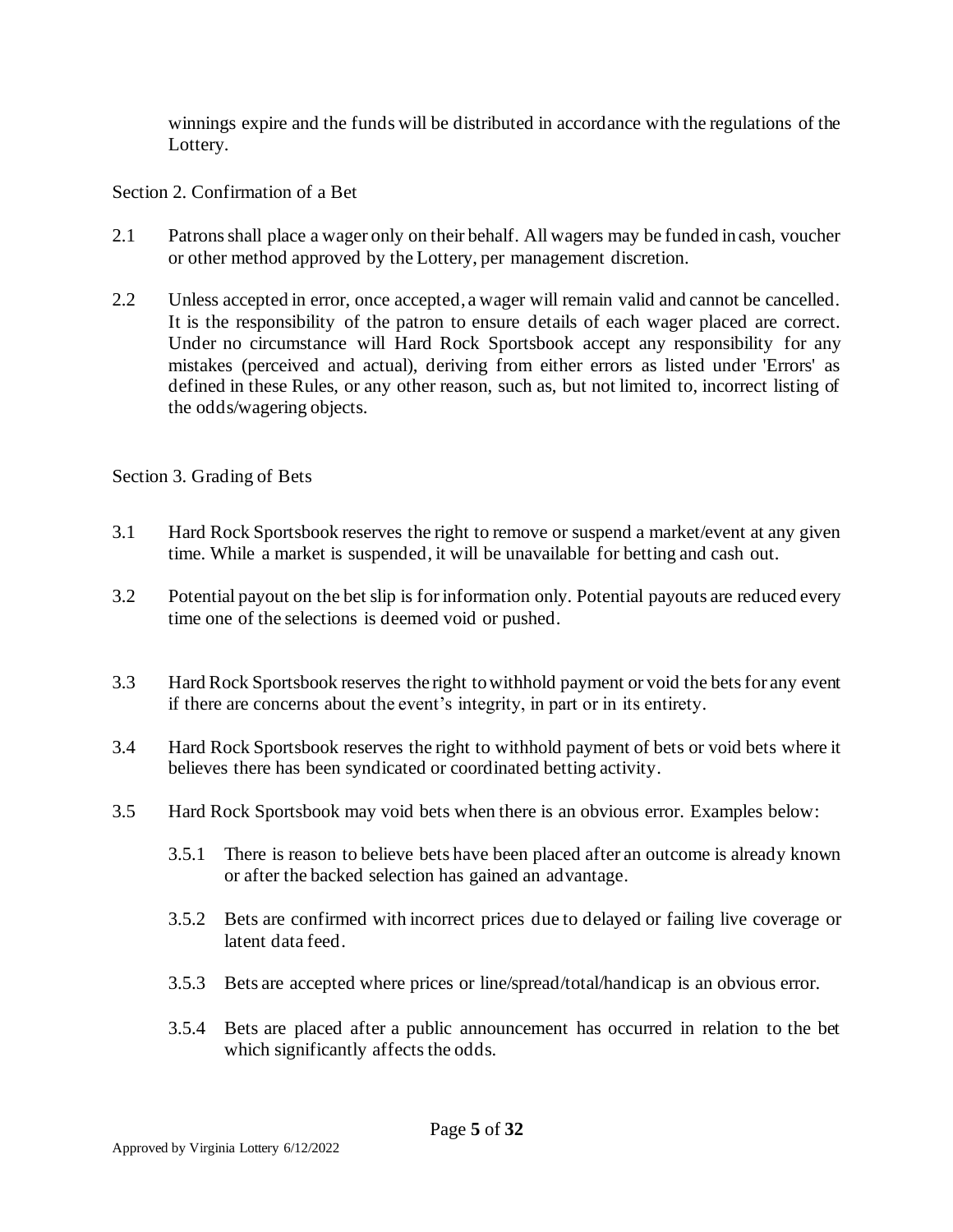- 3.5.5 The wrong participant is quoted for any match or event. Bets placed on that participant will be void. Hard Rock Sportsbook reserves the right to cancel bets on other affected outcomes.
- 3.5.6 There is a change in scheduled location for a game or series of games.
- 3.5.7 An event does not follow the sport's generally accepted format and rules (e.g., unusual period length or game duration, points counting procedure, format of a match/game, less than the maximum allowed players, distance of a race, amounts of periods etc.).
- 3.5.8 Bets are placed while the sports betting system was encountering technical problems, which otherwise would not have been accepted.
- 3.5.9 The outcome of a market cannot be verified.
- 3.5.10 Odds have been offered and bets accepted due to an error ("Error" is a mistake, misprint, misinterpretation, mishearing, misreading, mistranslation, spelling mistake, technical hazard, registration Error, transaction Error, manifest Error, force majeure, and/or similar.)
- 3.6 Hard Rock Sportsbook reserves the right to delay the grading of an outcome or an event until an official confirmation is published.
- 3.7 In case of an incorrect grading of markets, Hard Rock Sportsbook reserves the right to correct them anytime.
- 3.8 Results are taken from those published by the official governing body or by Hard Rock Sportsbook providers. Hard Rock Sportsbook recognizes those results achieved on the field. Results awarded by a sport federation without action and results decided by the outcome of disciplinary measures from the sport federation or another court of law over 24 hours after an event has finished are not considered.

# <span id="page-5-0"></span>Section 4. Dead-Heat Rule

- 4.1 If participants finishing positions cannot be separated in an event, then the Dead-Heat Rule will apply.
- 4.2 Hard Rock Sportsbook handles Dead-Heats by dividing the stake by the number of tied participants.
- 4.3 When calculating how many places are paid, Hard Rock Sportsbook counts as many selections as there are places, unless there is a Dead-Heat for the last available place. So, if three places are offered and two selections Dead-Heat for first, the next-finishing selection takes third place. However, if there are three places and three selections dead-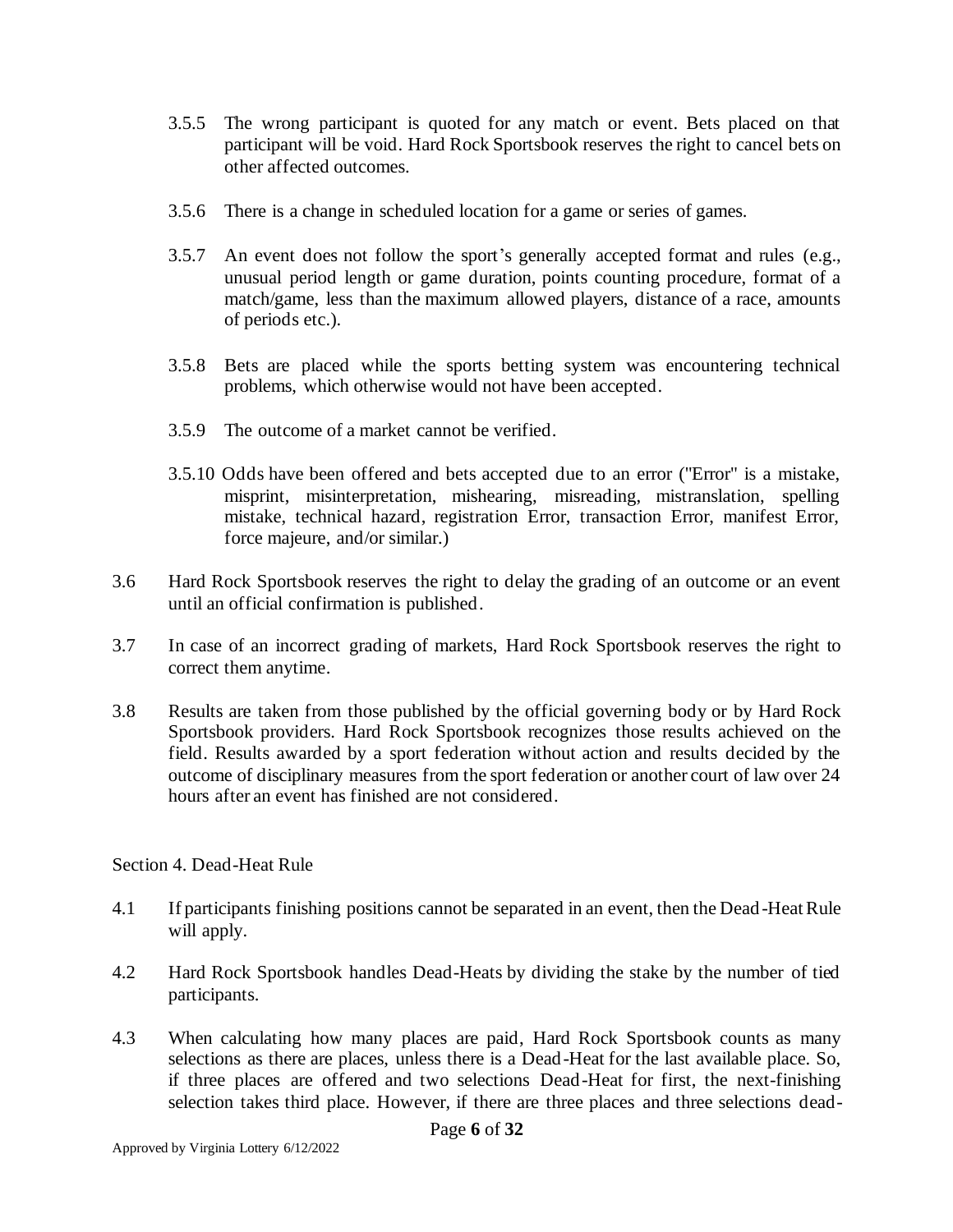heat for third, Hard Rock Sportsbook pays out on all five selections finishing in the top three places with those dead-heating for third having their stake divided by three.

<span id="page-6-0"></span>Section 5. Maximum Winnings

The maximum winnings classified in the table below:

| <b>Offering</b>                      | <b>Maximum Winnings</b> |
|--------------------------------------|-------------------------|
| NFL, MLB, NBA, NHL-Moneyline, Main   | \$1 Million             |
| Spread, Main Total                   |                         |
| NFL, MLB, NBA, NHL-Other markets     | \$500,000               |
| excluding player props               |                         |
| NCAAF, NCAAB-Moneyline, Main Spread, | \$500,000               |
| Main Total                           |                         |
| PGA, Tennis, Soccer                  | \$250,000               |
| Other sports and markets including   | \$100,000               |
| permissible player props             |                         |

<span id="page-6-1"></span>Section 6. Related Contingencies

A related contingency occurs when part of a transaction affects the outcome of the remainder of the bet. Outside our specific product features which are purposed to facilitate parlays within the same event, our system will block related contingency bets when bet placement is attempted. However, if any such bet is accepted in error, the stake will be equally distributed across the related selections as singles.

<span id="page-6-2"></span>Section 7. Patron Disputes

If escalating a query to the sportsbook at the casino or our [Customer Service](mailto:support@hardrocksportsbook.com) team does not resolve any issue relating to a betting transaction to your satisfaction, you have the right to file a written complaint. Our sportsbook or [Customer Service](mailto:support@hardrocksportsbook.com) team will advise you of the appropriate address to submit your complaint pursuant to the process detailed in section 1.11 of these House Rules.

<span id="page-6-3"></span>Part B. Main Markets Rules

*\*All listed markets may not be available in Virginia*

<span id="page-6-4"></span>Section 1. Winner Markets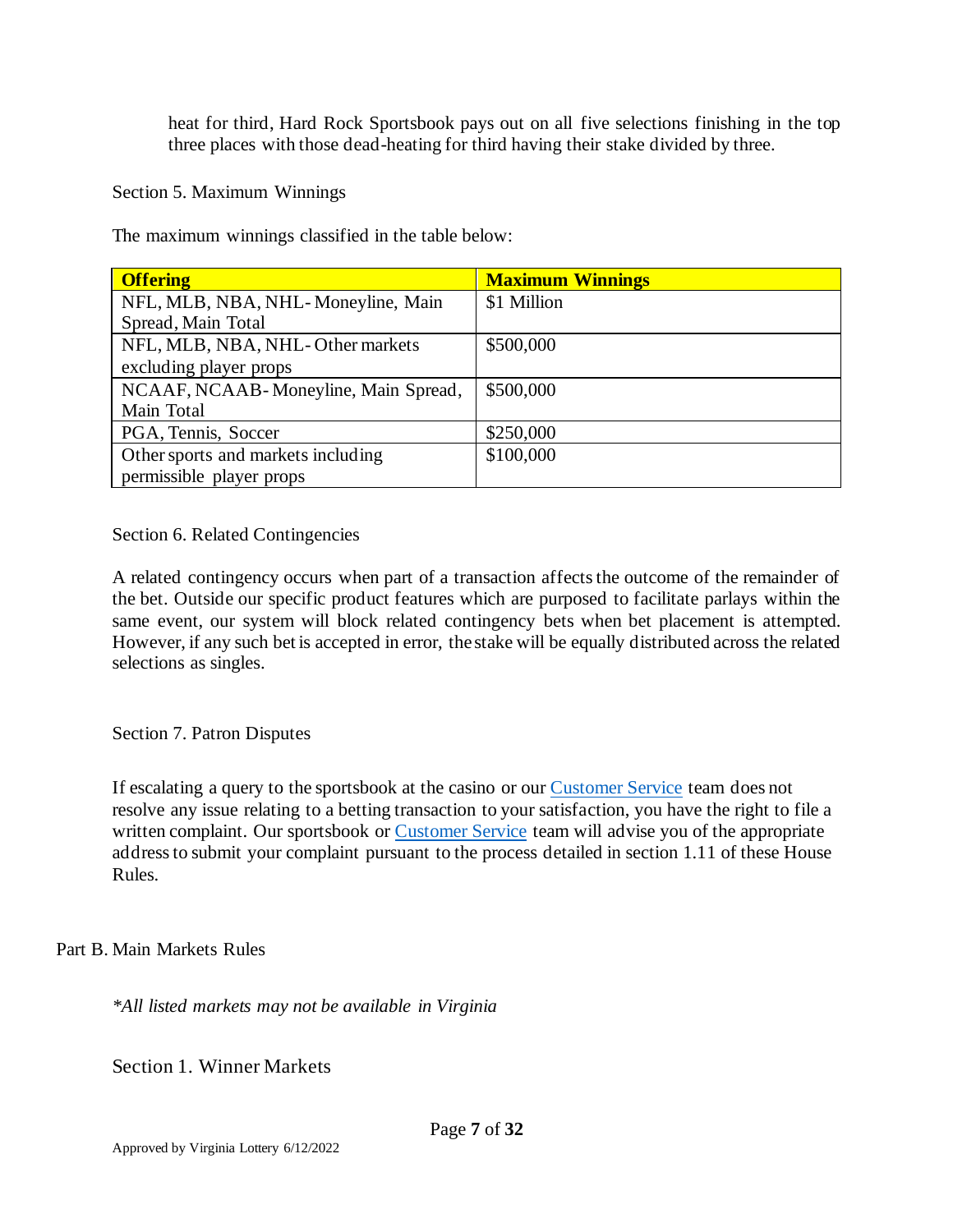Predict the winner of the game. If the market contains a Tie selection, then that will be graded as the winner in the event of a tied game. Where a market does not have a Tie selection, bets will be pushed or dead heat.

Check individual sports for overtime rules

<span id="page-7-0"></span>Section 2. Spread and Handicap Markets

Predict the winner of the game, applying the given spread (handicap). In handicap betting, a team is awarded a "virtual" goal/points/set/games advantage. This advantage will be added to the official final result for grading purposes.

# <span id="page-7-1"></span>Section 3. Total (Over/Under)

If a game is abandoned, bets will be void unless grading is already determined.

# Example 1:

Team A vs Team B basketball. Event Total points Over/Under on 203.5 points. Customer places a bet on over 203.5 points. Customer's bet will win only when the total points score by both teams aggregated is more than 203.5 points.

# Example 2:

Player A vs Player B Tennis. Customer bets on 1<sup>st</sup> set total games over 10.5. Customer's bet will win if first set finished with at least 11 games played, otherwise bet is lost.

#### Example 3:

Team A vs Team B Handball. Customer bets on total goals Team A under 30.5. Customer's bet will win if Team A scores 30 goals or less, otherwise bet is lost.

In a 3-way total, the line is set so that there is also a  $3<sup>rd</sup>$  outcome (equal or exact).

#### Example 4:

Team A vs Team B Ice hockey. Event Total has 3 outcomes: over 5 goals, under 5 goals or equal to 5 goals. There is no push outcome in this type of market, all bets either win or lose.

# <span id="page-7-2"></span>Section 4. Double Chance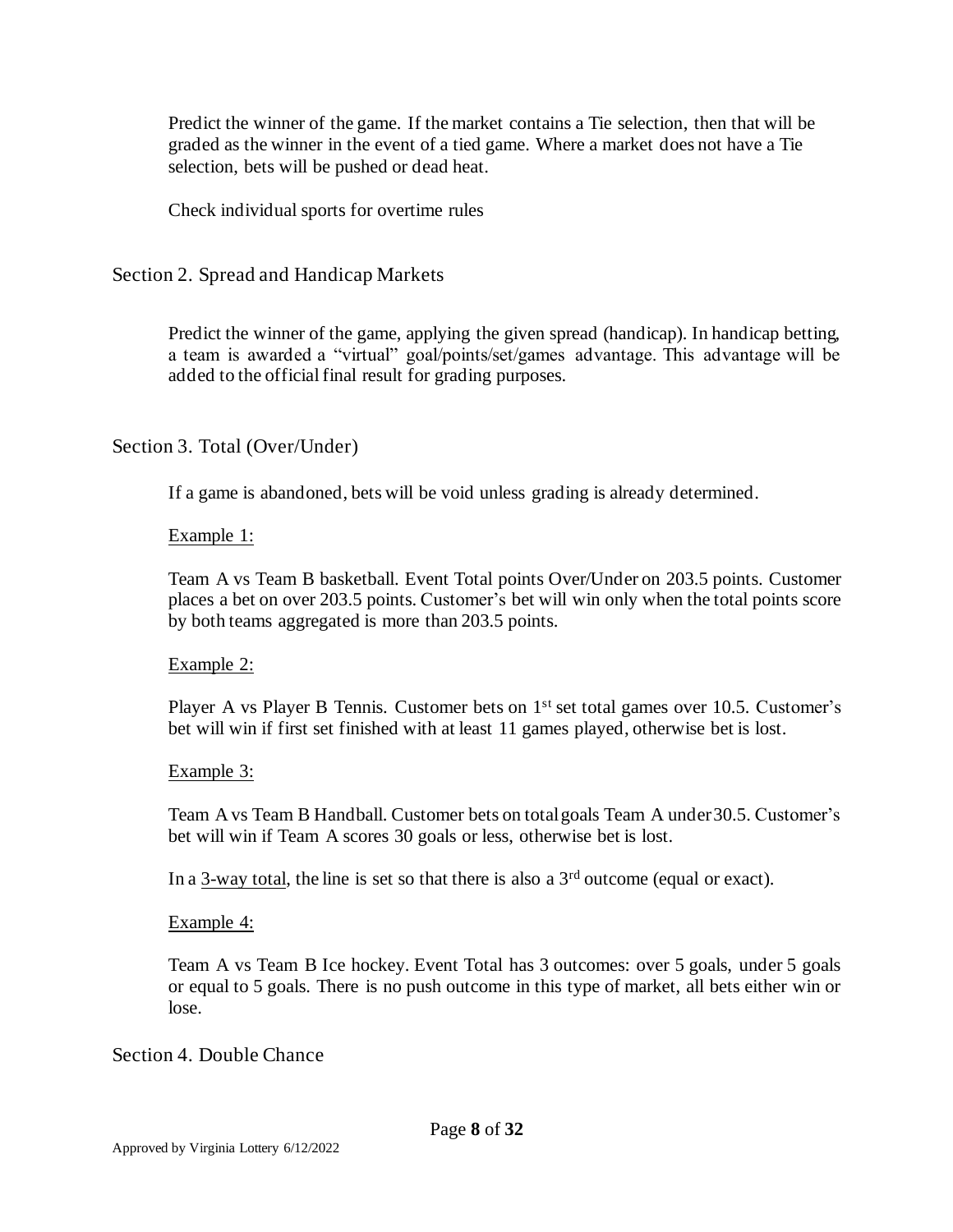A Double Chance market allows you to cover two of the three possible outcomes in a game with one bet. Double chance markets do not include overtime. The following options are available:

Home or Tie - if the result is either a home win or a Tie, then bets on this option are winners.

Tie or Away - if the result is either a Tie or an away win, then bets on this option are winners.

Home or Away - if the result is either a home win or an away win, then bets on this option are winners.

<span id="page-8-0"></span>Section 5. Winning Margin

Predict the team to win the game and the margin of victory.

Example 1: Football, Team A vs Team B. If the customer believes that it will be a close game, but Team A will win, the customer can select Team A to win by 1-6 point Margin. By this, the customer's bet wins if Team A win by 1 up to 6 points. If Team A wins by 7 points or more, the customer's bet will lose.

Example 2: Basketball, Team A vs Team B. If the customer believes that Team A will easily win, the customer is able to place a bet on Team A to win by 21 or more points. Bet will win only if Team A wins by  $21+$  points difference.

<span id="page-8-1"></span>Section 6. Half-time/Full-Time

Predict the result of a game at halftime and at the end of regular time. In baseball, half time is defined as the first 5 innings of a game. The possible outcomes of this market are the following (Half Time result / Full Time result):

Home Team / Home Team Home Team / Tie Home Team / Away Team Tie / Home Team Tie / Tie Tie / Away Team Away Team / Away Team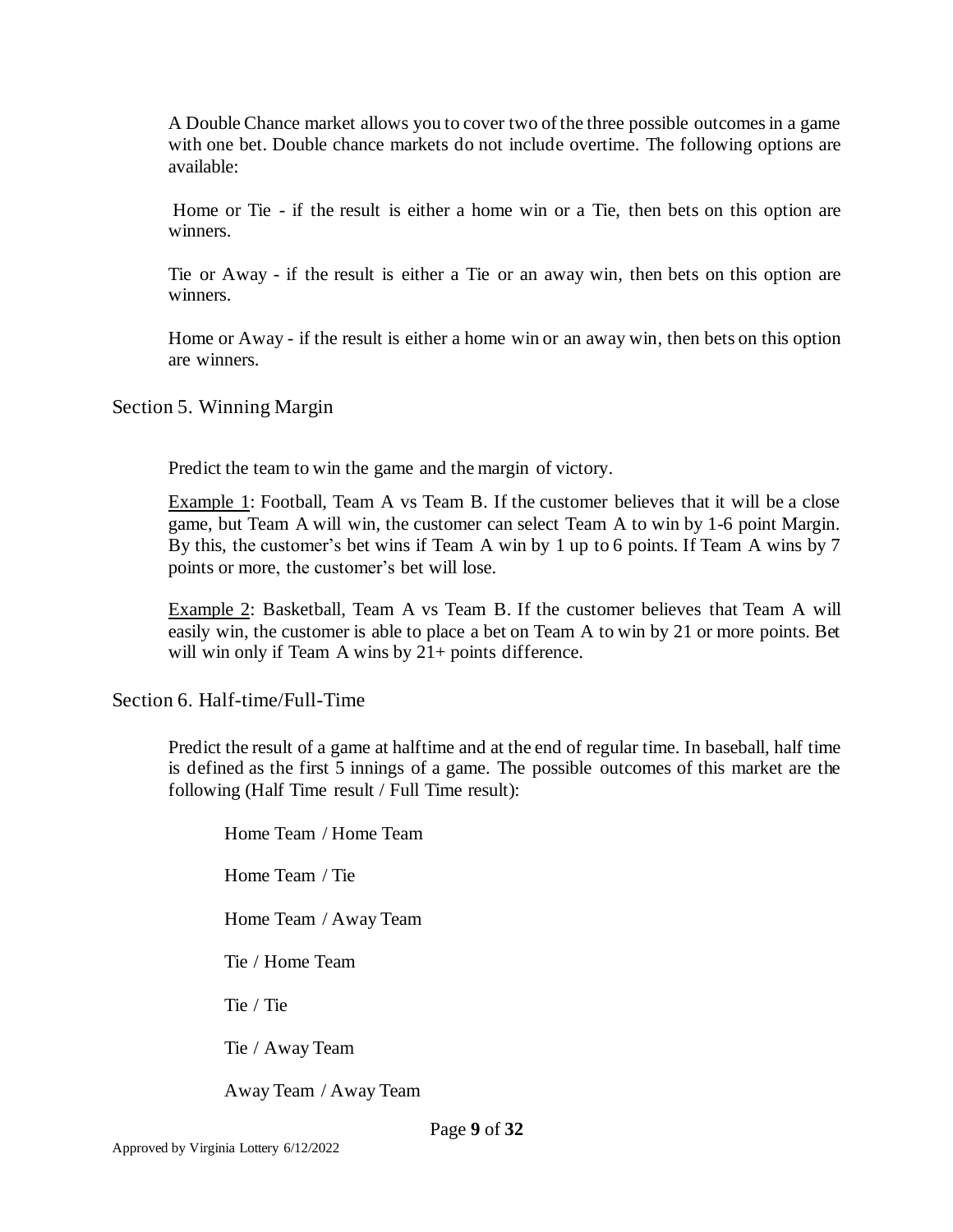Away Team / Tie

Away Team / Home Team

Example 1:

In a soccer event Team A vs Team B, the customer choses Home / Tie. The customer's bet will win if home team leads in the first half and the game ends in a tie. Extra time and penalty shootouts do not count.

<span id="page-9-0"></span>Section 7. Race to X

Predict which team will be the first to score X points in the game. Race market may also refer to Runs (Baseball), Corners (Soccer), Games (Tennis), Goals (Handball), Points (Table Tennis) etc.

Race to X can be offered for the game or a period of it for instance in a volleyball game 1st set race to X points or in a basketball game 1st quarter race to 15 points. In 2-way market, selections are home and away team (or Player 1, Player 2). If a game ends before any team reaches the specific number of points, the market is considered canceled, and stakes are refunded. In 3-way market except home and away there is the 'none' option.

To Score Point X

Predict which team will score the X point of the game. For example, in a basketball game if Team A has scored 24 points and Team B has scored 25 points, there is a current total of 49 points. The market 'To Score Point 50' will be won by the team that scores the next point, the point which takes the game total to 50.

#### <span id="page-9-1"></span>Section 8. Highest scoring half/quarter/period

Predict in which half/quarter/period most points/goals will be scored. If two or more quarters/periods or halves have the same highest score, the Dead-heat rule applies unless equal outcome is offered. Check individual sport rules for overtime included / excluded.

#### <span id="page-9-2"></span>Section 9. Odd/Even

Predict if accumulated goals/points/runs will add up to an odd or even number. When there is a zero score (for example no goals scored on a soccer game), Even will be declared the winner for grading purposes. If a game is abandoned, bets will be void, unless an outcome is already determined. The market will be graded according to the specific terms of each sport.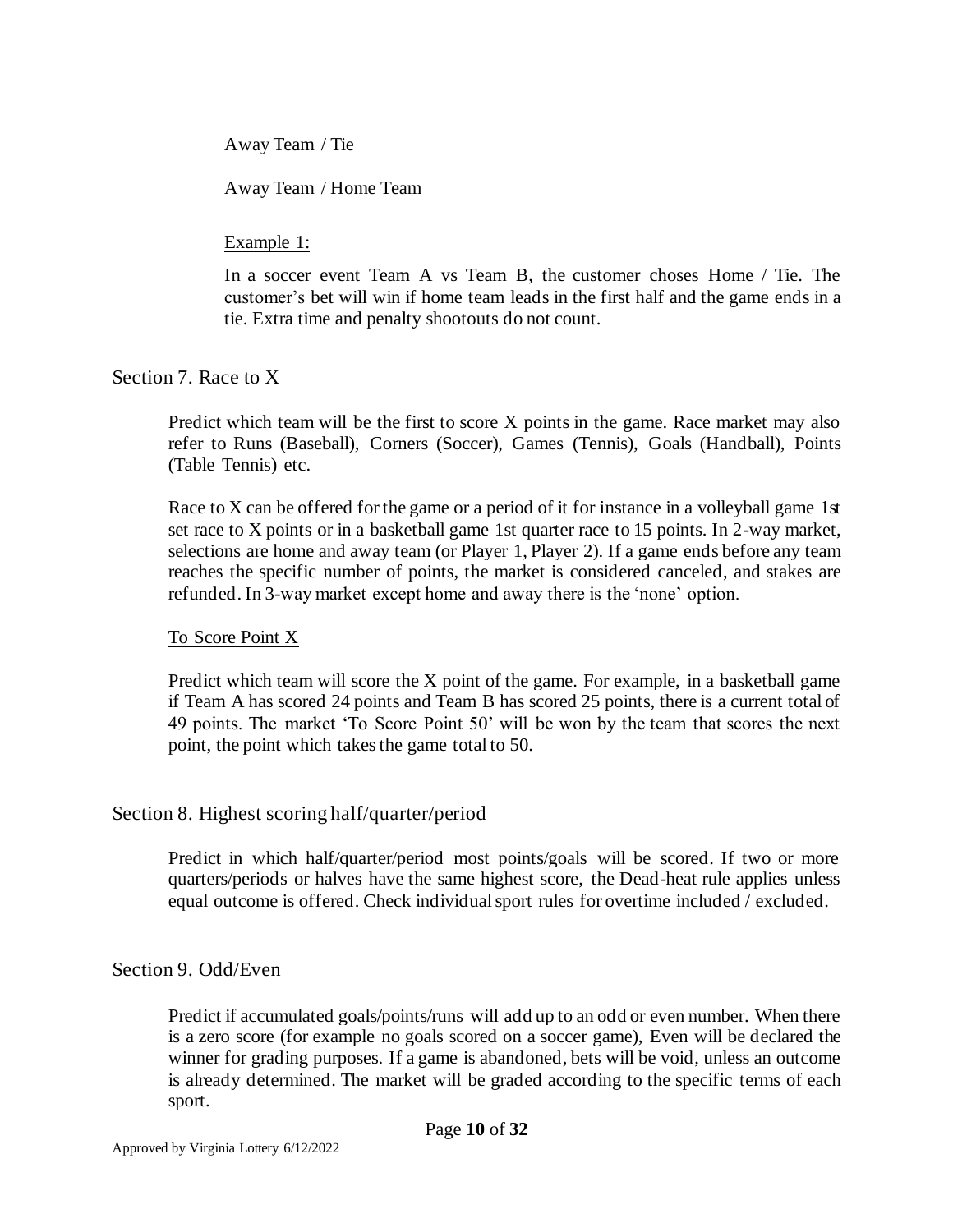## Example 1:

Baseball Team A vs Team B. The customer places a bet on Odd. The customer's bet will win only if the total number of accumulated runs in the game add up to an odd number.

#### Example 2:

Basketball event Team A vs Team B. The customer places a bet on Even number of points. The customer's bet will win only if total number of accumulated points in the game will add up to an even number.

<span id="page-10-0"></span>Section 10. To Qualify / Win the Cup / Advance to Next Round/ Win the Group or Division.

- 10.1 A bet on a team or player to qualify to the next round of the tournament. Winner is the team/player advancing to the next round or winning the cup. Should a team be disqualified from the tournament prior to the game, and a bye is awarded, then all qualification bets will be void.
- 10.2 If the referee abandons a game (e.g. due to crowd disturbances, unplayability of the pitch, or one team not having enough players to continue) bets will be graded based on decisions of the relevant governing body.

# <span id="page-10-1"></span>Section 11. Division betting

- 11.1 In case of a change in the official competition rules, during the competition, bets will be considered as void (for example if the number of teams relegated changes).
- 11.2 For grading purposes, the Dead-Heat rule will apply in the event of two or more teams tying in the standings, unless there is a play-off to separate them. Bets will stand on any team which does not complete all its fixtures. If a team is removed from the league before the season has started, then all bets on that market will be made void. If a team is removed or excluded during the season, due to any external reasons (for example due to debt), then all bets concerning this team will be cancelled and graded as void.

# <span id="page-10-2"></span>Section 12. Head-to-Head

Predict which one of the teams/competitors in the Head-To-Head gets the best finishing result/position/points. Both participants in a H2H must start for bets to stand, and at least one of the participants has to finish with an official result. Otherwise, all bets will be void and full stakes will be refunded.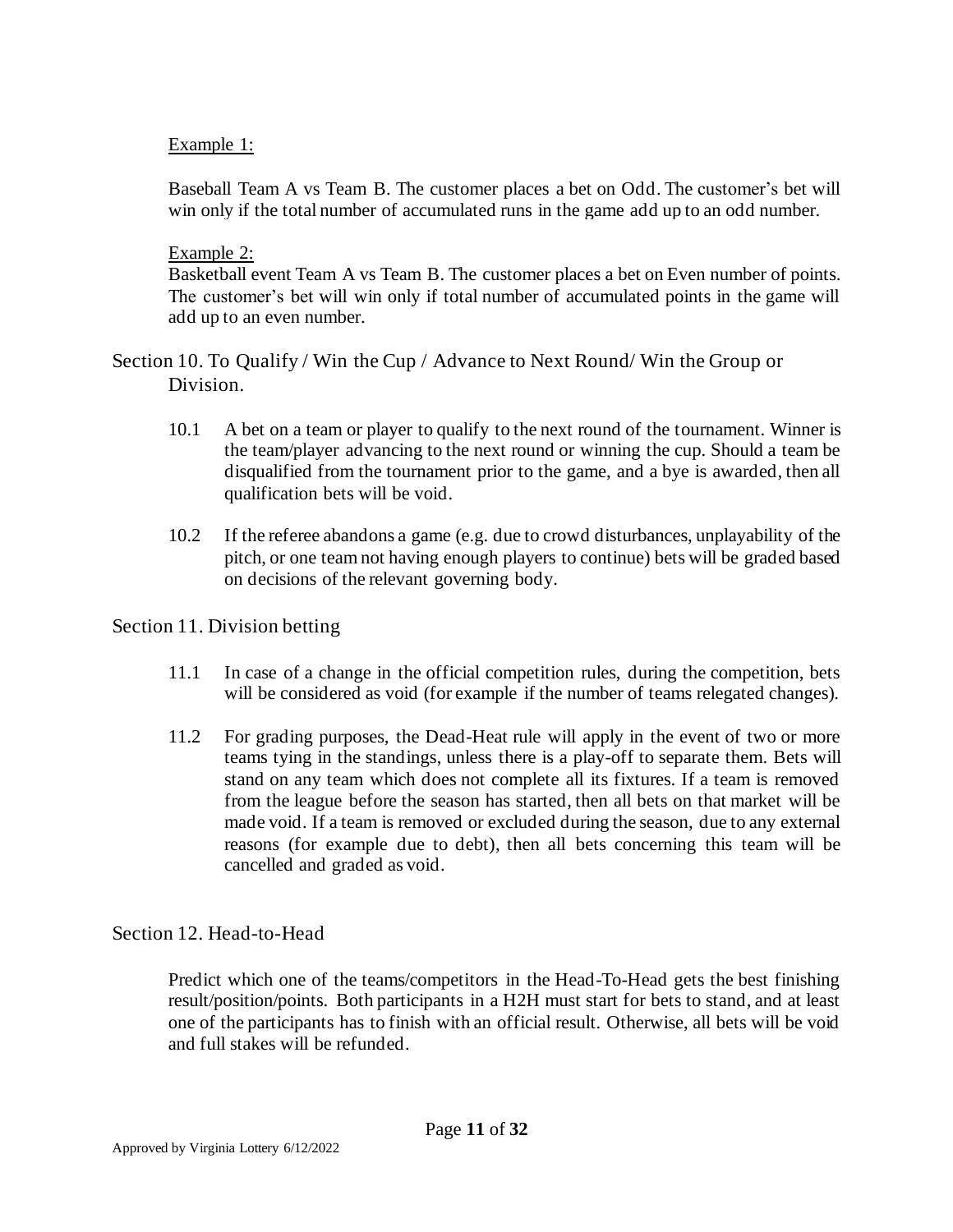<span id="page-11-0"></span>Section 13. Correct scores

Predict the score at the end of regulation time, unless stated otherwise.

<span id="page-11-1"></span>Section 14. In Running Bet (Live bet)

When scores are displayed in running, every effort is made to ensure the accuracy of the score, game situation, and clock. However, no liability is accepted for incorrect information displayed.

#### <span id="page-11-2"></span>Section 15. Teasers

A teaser is a parlay bet where a patron can add extra points to his/her selection in a spread or totals market to increase the patron's chances of winning. If any of the patron's teased selections push, Hard Rock Sportsbook ignores that selection for grading purposes and will be graded based on the selections which did not push, e.g. a 4 team teaser where one team pushes becomes a 3 team teaser. This grading will be at reduced odds. If a teaser contains only one non-pushed selection, then the teaser is voided regardless of the outcome on that one selection. 3 selections are required for action where lines are teased by 10 points, all other teased lines require only two non-pushed selections for action.

# <span id="page-11-3"></span>Section 16. Same Game Parlay

A Same Game Parlay is a parlay bet where a patron makes multiple bet selections all occurring within the same event. If any selection within a Same Game Parlay is void, then the entire Same Game Parlay will be graded as void regardless of the outcomes of the non-void selections within the Same Game Parlay.

#### <span id="page-11-4"></span>Part C. Sports Rules

*\*All listed markets may not be available in Virginia*

<span id="page-11-5"></span>Section 1. Football

#### General Rules

- All football markets are graded 'including overtime' unless otherwise stated.
- Markets which contain a 'tie' selection cannot be dead-heated or pushed.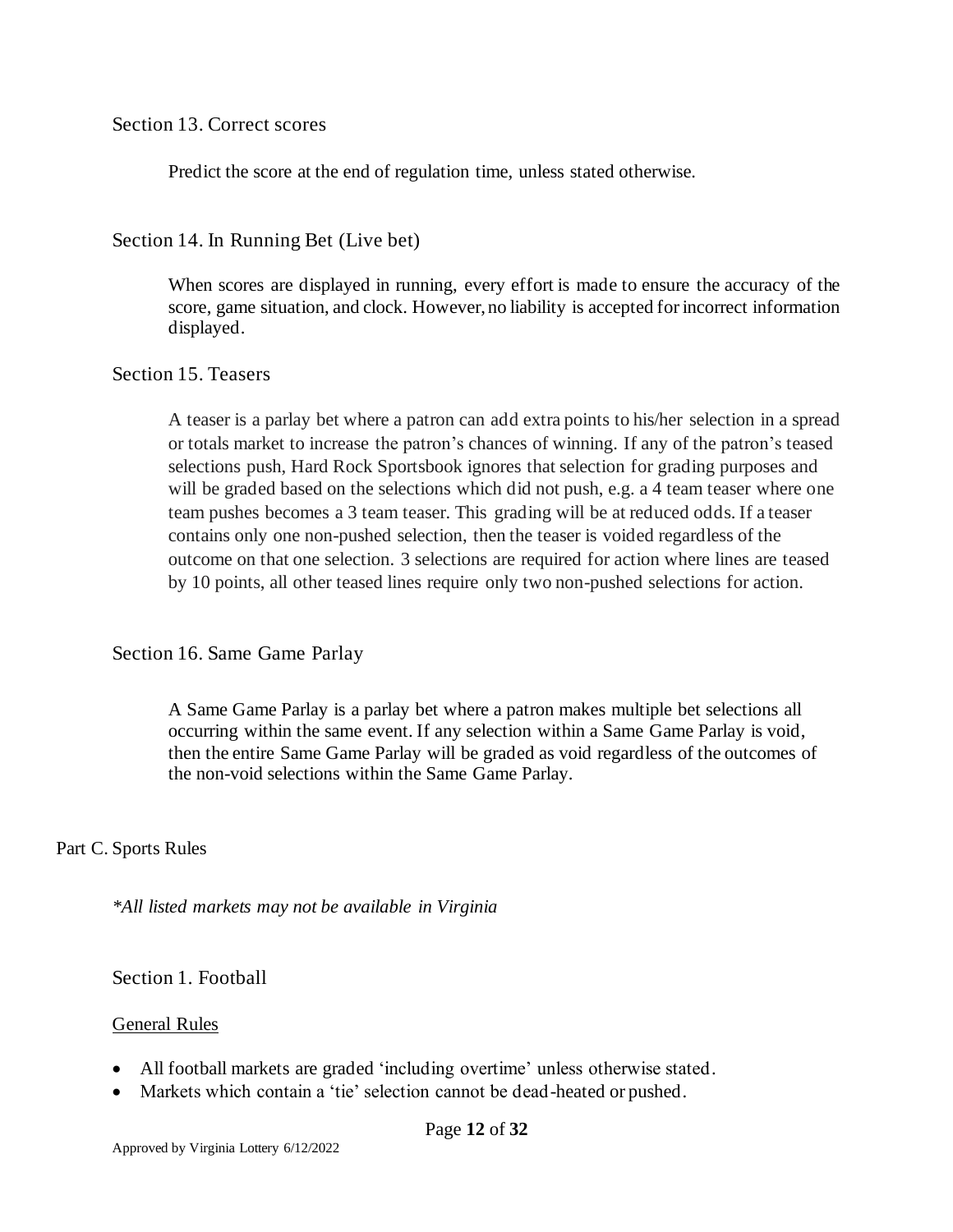- All markets on a postponed game will be treated as void if the event has been moved to more than 48 hours in the future. If a game is abandoned before the completion of regular time, then markets will be resulted as void except for bets on any markets that have been unconditionally determined.
- If the teams are displayed incorrectly, we reserve the right to void betting.
- Bets on halves and quarters stand only if the period is completed unless the market result has already been decided.
- If a game venue is changed, bets based on the original listing will be void.

**Individual Player Props:** Wagering is available on the performance of named players in a variety of categories e.g., Passing Yards, Rushing Yards, Receptions, etc. Players must be dressed and see field-time for bets to have action. There is no time limit as to how long a player must be on field. Push rules apply. INDIVIDUAL PLAYER PROPS ARE NOT AVAILABLE FOR COLLEGIATE CONTESTS.

**Player Match Ups:** Individual players' performances are matched for betting purposes in a player match up. Handicaps may be used and are applied to each player's actual score to determine the result. Push rules apply.

**Winner / Outright [Futures]:** Bets will be graded according to the final league position including Playoffs.

**Regular Season Wins:** NFL Regular Season Wins markets do not include playoff or other postseason games. Win totals include only the games in the regular season schedule. NCAAF Regular Season Wins markets do not include playoff, conference championship, bowl games, or other postseason games. Win totals include only the games in the regular season schedule. All regular season games must be played for season win totals to stand.

NFL - To Win Division: NFL tiebreak rules apply.

NFL - To Win Conference: The teams that play in the Super Bowl will be deemed the winners of their respective Conferences.

NCAAF – To win the National Championship: A wager on the team to win the College Football Playoff National Championship Trophy.

**Betting In-Play (Live Betting):** As the markets are in play, we reserve the right to close or suspend any market at any time. For betting in play purposes, the above rules apply unless stated otherwise.

<span id="page-12-0"></span>Section 2. Baseball

#### General Rules

All games must start on the scheduled date (local stadium time) for bets to have action. If a game does not start on the scheduled start date, then all bets will be void. If a game is suspended or interrupted or cancelled and won't be continued on the same day, all undecided markets are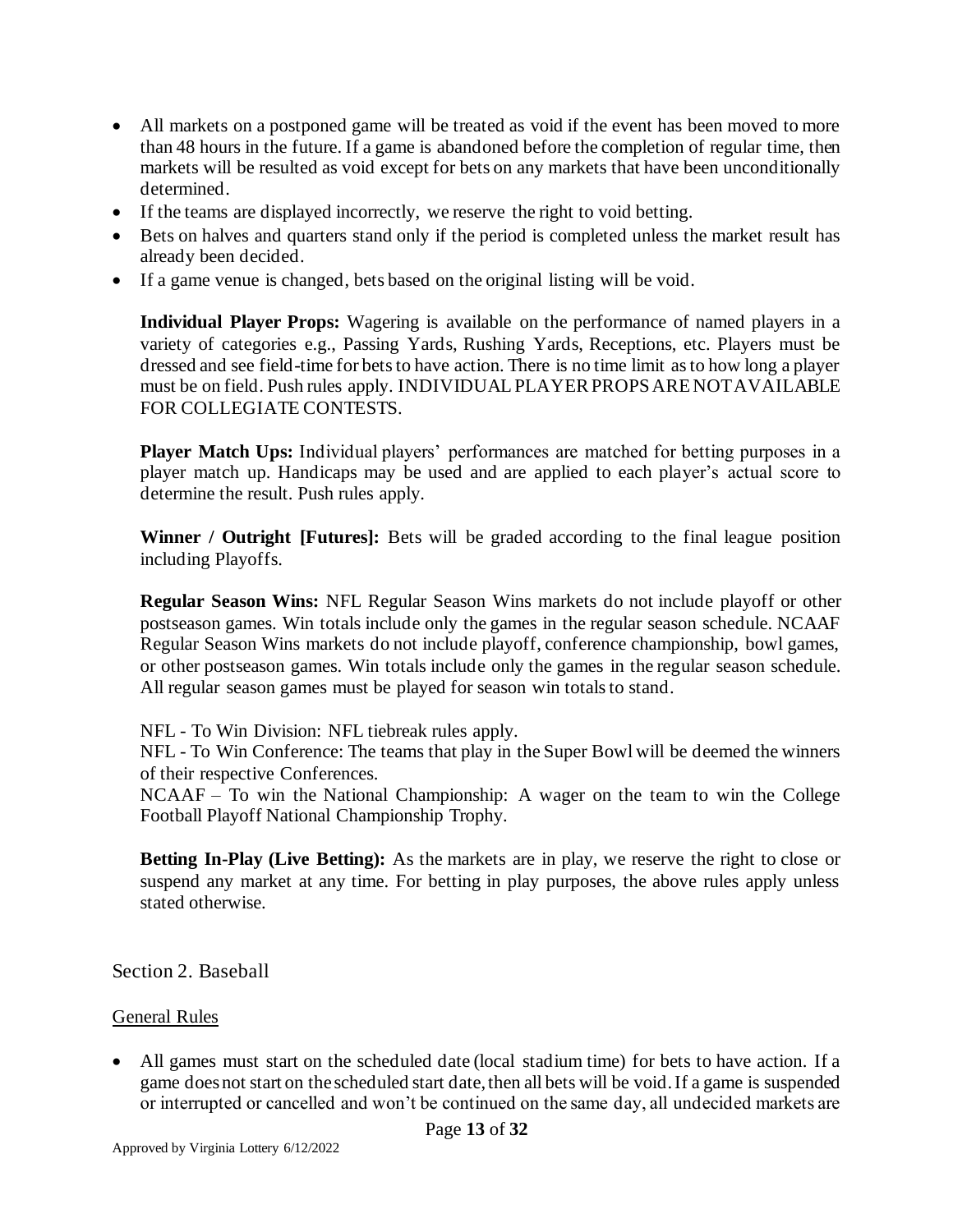considered void except for bets on any markets that have been unconditionally determined. Official league results will be honored for money line gradings.

- Extra innings are included unless otherwise stated.
- If an event venue is changed, we reserve the right to void all wagers on the event.
- If an event is nominated as a 7-inning game and later changes to 9 innings and vice versa, we again reserve the right to void bets.
- Bets on "half" (5 innings) and innings stand only if period is completed unless market result has already been decided. For example, bets on 3<sup>rd</sup> inning winner will be graded only when 3<sup>rd</sup> inning has been completed.
- For 7 inning games the game must go at least 7 full innings (or  $6\frac{1}{2}$  innings if the home team is ahead) for bets on Over / Under or Run line to have action unless specified otherwise.
- Action betting: Team against team regardless of the starting pitcher.
- Double header games: Every effort is made to distinguish Game 1 from Game 2 clarified as G1 and G2.
- In the event of games being played "in a bubble" the nominated home team per the original schedule will be determined as such, should the batting order change other than the usual home team batting 2nd, bets are void.

# **Overview of Specific Markets**

- **Money line:** The winner market will be graded for pre-game bets if the game goes at least 5 innings (4.5 if home team is leading) and is considered official.
- **Run line (Handicap Market):** The game must go the full number of scheduled innings otherwise the market will be voided
- **Totals:** The game must go the full number of scheduled innings otherwise the market will be voided unless the over outcome has already won
- **Run Line:** Win / loss is determined by the number of runs accumulated by both teams and then comparing with the run line given before the game start:
	- Run line -1.5: Customer's bet wins if their team wins the game with a winning run difference of two or more.
	- Run line +1.5: Customer's bet wins if their team wins the game or loses within exactly a one run difference.
- **First 3/5/7 Innings Result:** Bets will be graded on the result after the first 3/5/7 innings of a game have been completed.
- **First 3/5/7 Innings Run Lin**e: Bets will be graded on the result after the first 3/5/7 innings of a game have been completed.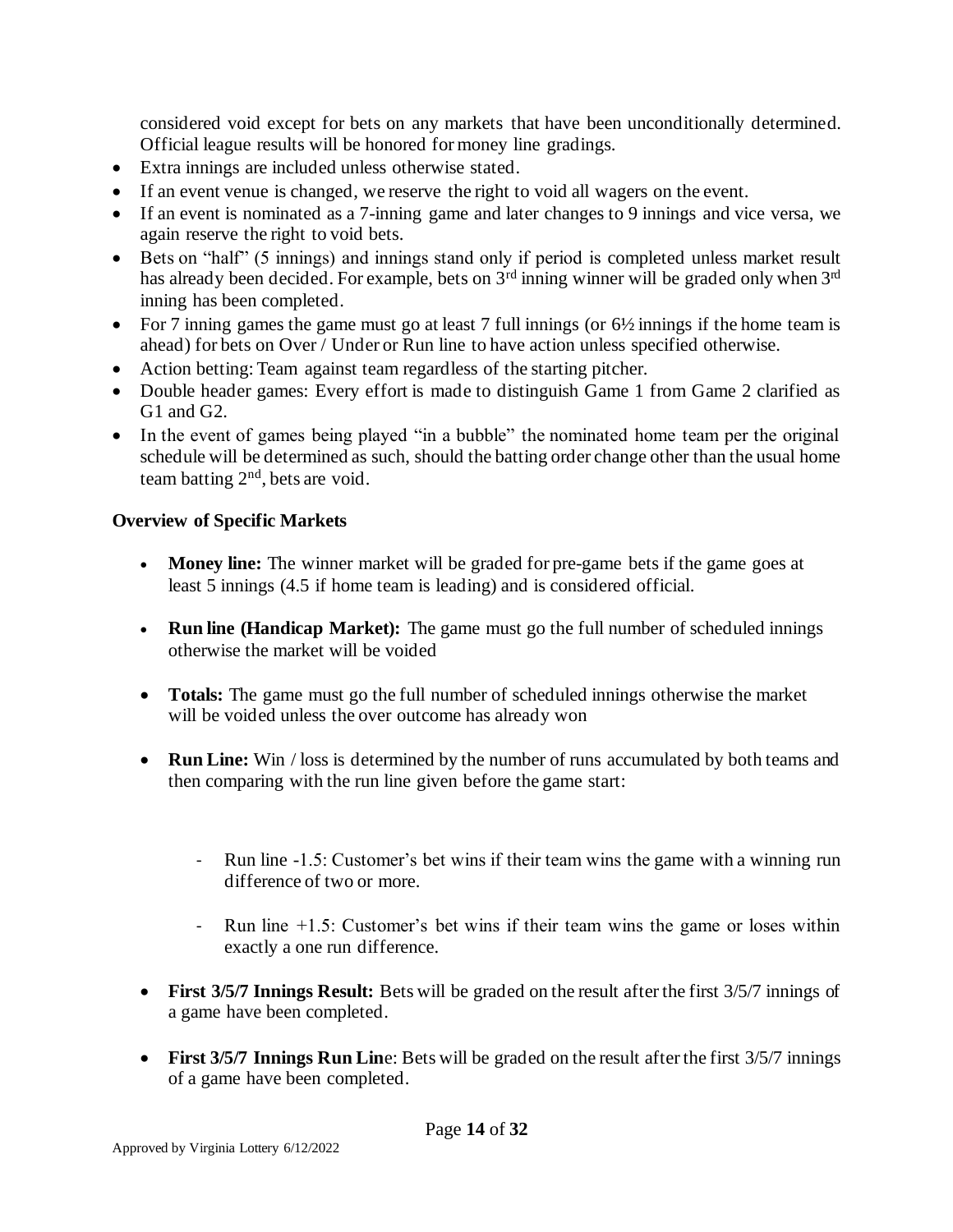- **First 3/5/7 Innings Totals:** Bets will be graded based on the score after 3/5/7 full innings unless the result is already determined.
- **Winning Margin**: Predict the team to win the game and the margin of victory. Extra Innings are included (if played), unless otherwise specified.
- **Odd/Even Total Runs**: This is based on the result of both teams score inclusive of extra innings (if played). Home and Away scores are added together and the result of the total being odd or even is used for grading purposes.
- **Innings Total Runs:** The total number of runs scored by both teams in the respective inning determines the result for grading purposes.
- **Total Team Runs**: Win / loss is determined by the total number of runs accumulated by a named team. The game must go at least 9 full innings (or 8½ innings if the home team is ahead or 6.5 innings rule for 7 innings games) for bets to have action.
- **Grand Salami:** The total number of runs in all the respective day's games. In the event of a game not being played or not being deemed a result, then all bets are void for this market. Extra Innings apply in all games for this market.
- **Series Betting:** All games scheduled between both teams must take place. In the event of a postponed or rained out game, then all bets are void. Extra Innings apply in all circumstances.
- **Exhibition/Pre-Season Baseball:** If a game is 'called' or suspended, the winner is determined by the score after the last full inning (unless the home team score to tie or takes the lead in the bottom half of the inning, in which case the winner is determined by the score at the time the game is suspended). Stakes will be refunded if the home team ties the game, and it is then suspended. The team batting last is listed as the home team for betting purposes irrespective of the games played at neutral venues.

# • **Futures/Tournament Props**

MLB – To Win Division: MLB tiebreak rules apply.

MLB – To Win League: The teams that play in the World Series will be deemed the winners of their respective League pennants.

MLB – Series Betting: Bets are void if the statutory minimum number of games (as defined by MLB) are not completed or are changed.

• **Regular Season Wins / Match-Ups**: Team(s) listed on wager may have no more than one incomplete game of scheduled regular season games (using schedule from Opening Day) for bets to have action. For example, a 60-game season – Minimum 59 games need to be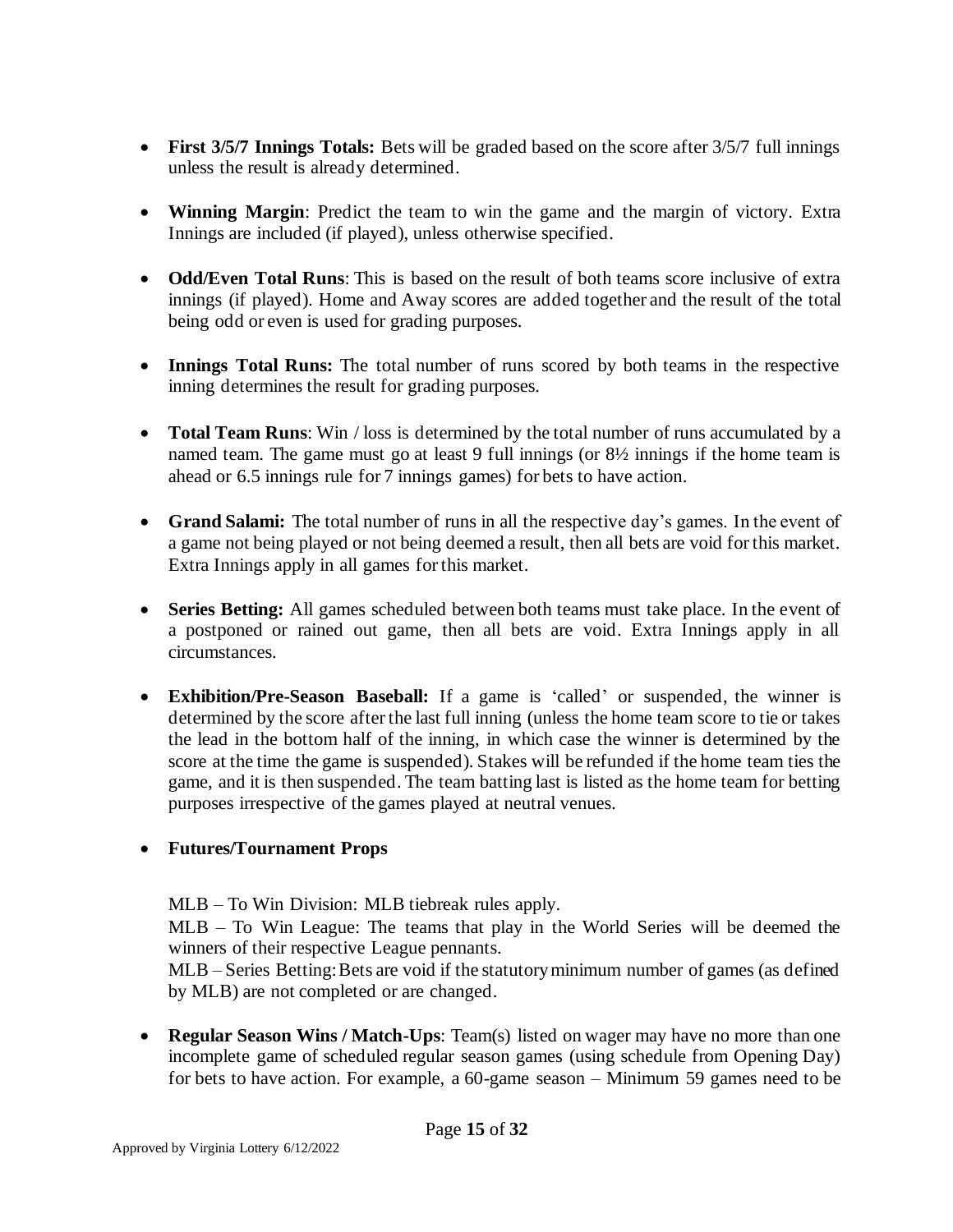played. 162 game regular season, 161 games must be played. Play-in games do not count towards the regular season win total.

MLB Regular Season Wins markets do not include playoff or other postseason games. Win totals include only games in the regular season schedule (using schedule from Opening Day).

- **Regular Season Specials / Stats**: All markets refer to season statistics accrued in MLB and are transferable between American League and National League. Statistics accrued in any other League do not count. All bets stand regardless of team relocation or team name change. The official site of the governing organization will be used for grading purposes and any subsequent amendments to the results will not affect bets.
- **Betting In-Play (Live Betting):** All bets are inclusive of extra innings (if played) unless otherwise stated. All Markets are subject to their respective pregame rules for purposes of in running.
- **Individual Player Props:** INDIVIDUAL PLAYER PROPS ARE NOT AVAILABLE FOR COLLEGIATE CONTESTS.

<span id="page-15-0"></span>Section 3. Basketball

#### General Rules

- Markets include overtime unless otherwise stated. Quarters and Halftime time markets do not include overtime unless otherwise stated.
- If a game is interrupted or postponed and is not continued within 48 hours of the initial start date, then betting will be void.

**Overtime:** Predict whether the game will go into overtime or not. If the game is abandoned bets will be void unless overtime has already started. If overtime is played, while the regulation time result was not tied, all bets will be void.

**Individual Player Props:** Wagering is available on the performance of named players in a variety of categories e.g., Total Points, Rebounds, Assists, Blocked Shots, Steals, Free Throws. Players must be dressed and see court-time for bets to have action. There is no time limit as to how long a player must be on court. Push rules apply.

Where wagering is offered on a player to record a Double/Double: the player must record 10 or more in two of the following five statistical categories: Total Points, Rebounds, Assists, Blocked Shots, and Steals.

Where wagering is offered on a player to record a Triple/Double: the player must record 10 or more in three of the following five statistical categories: Total Points, Rebounds, Assists, Blocked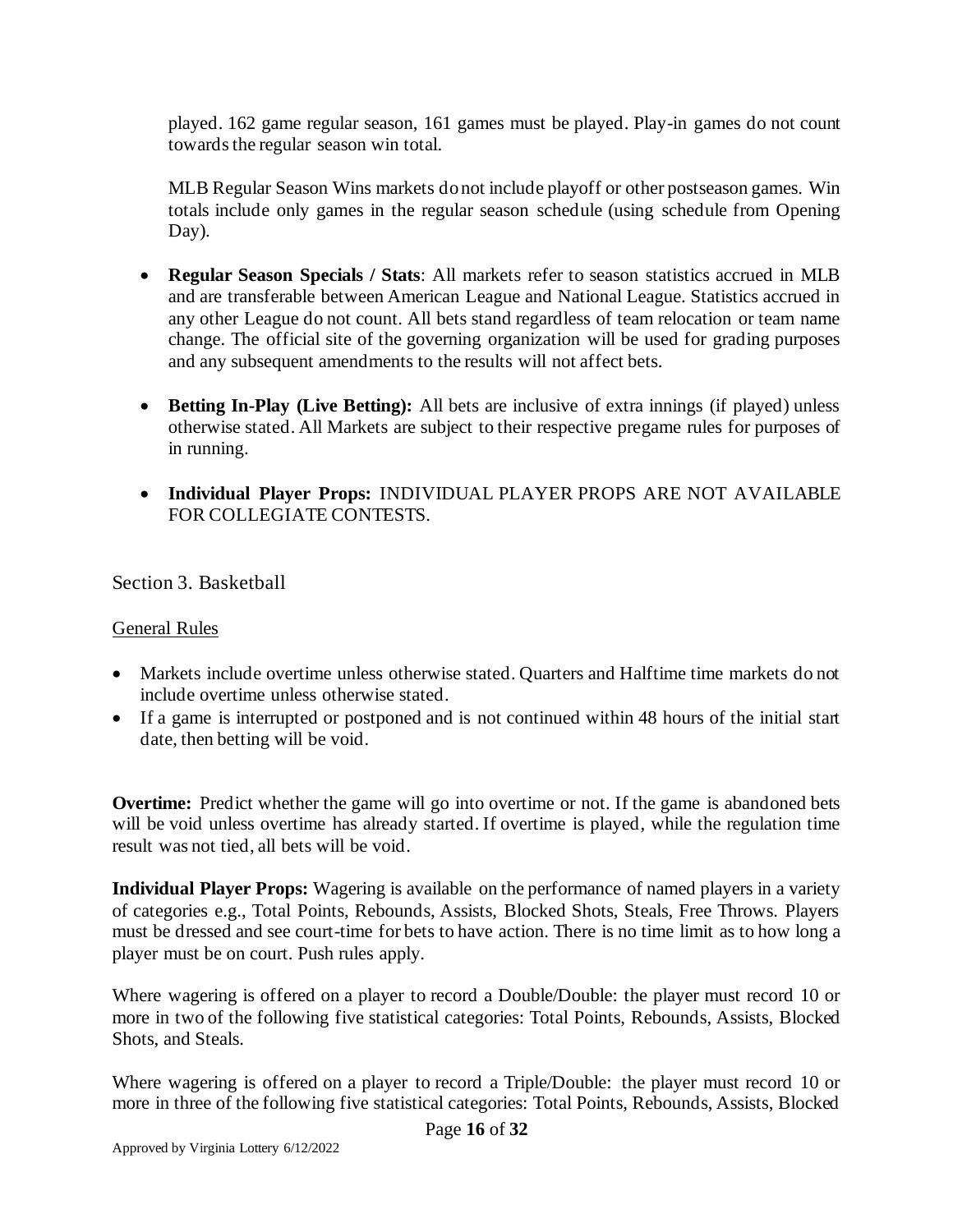Shots, and Steals. INDIVIDUAL PLAYER PROPS ARE NOT AVAILABLE FOR COLLEGIATE CONTESTS.

**Player Match Ups:** Individual players' performances are matched for betting purposes in a player match up. Handicaps may be used and are applied to each player's actual score to determine the result. Push rules apply.

**1st Player to Score:** Bets taken on 1st player to score will be void if that player does not start the game or if he comes on after the first point is scored. Players not quoted are offered on request.

# **Futures/Tournament Props:**

- **Regular Season Wins / Match-Ups**: Team(s) listed on wager may have no more than one incomplete game of scheduled regular season games (using schedule from Opening Day) for bets to have action. For example, a 60-game season – Minimum 59 games need to be played. 82 game regular season, 81 games must be played. Play-in games do not count towards the regular season win total.
	- NBA To Win Division: Tie-break rules apply.
	- NBA To Win Conference: The team that progresses to the NBA Championship will be deemed the winner of their respective Conference.
	- NBA Series Betting: Bets are void if the statutory minimum number of games (as defined by the NBA) are not completed or are changed.

Where a Point Spread (handicap) or Total Points "Tie" price is offered the push rule does not apply.

Live Betting: All Markets are subject to their respective pre-game rules for purposes of in running.

<span id="page-16-0"></span>Section 4. Boxing and MMA

# General Rules

- When the bell is sounded for the beginning of first round, the fight is considered to have officially started.
- If a fight does not take place and is declared as ''no contest'' all bets will be void and full stakes will get refunded. Bets on markets where the outcome has already been determined will stand and get resulted accordingly.
- Contests must start and complete within thirty (30) calendar days of the initial scheduled date for bets to have action.
- If either fighter is replaced with another fighter all bets will be void and full stakes are refunded.
- If a fighter fails to "answer the bell" for the next round, then his opponent will be deemed to have won in the previous round.
- If the number of scheduled rounds in a fight is changed, we reserve the right to void all bets.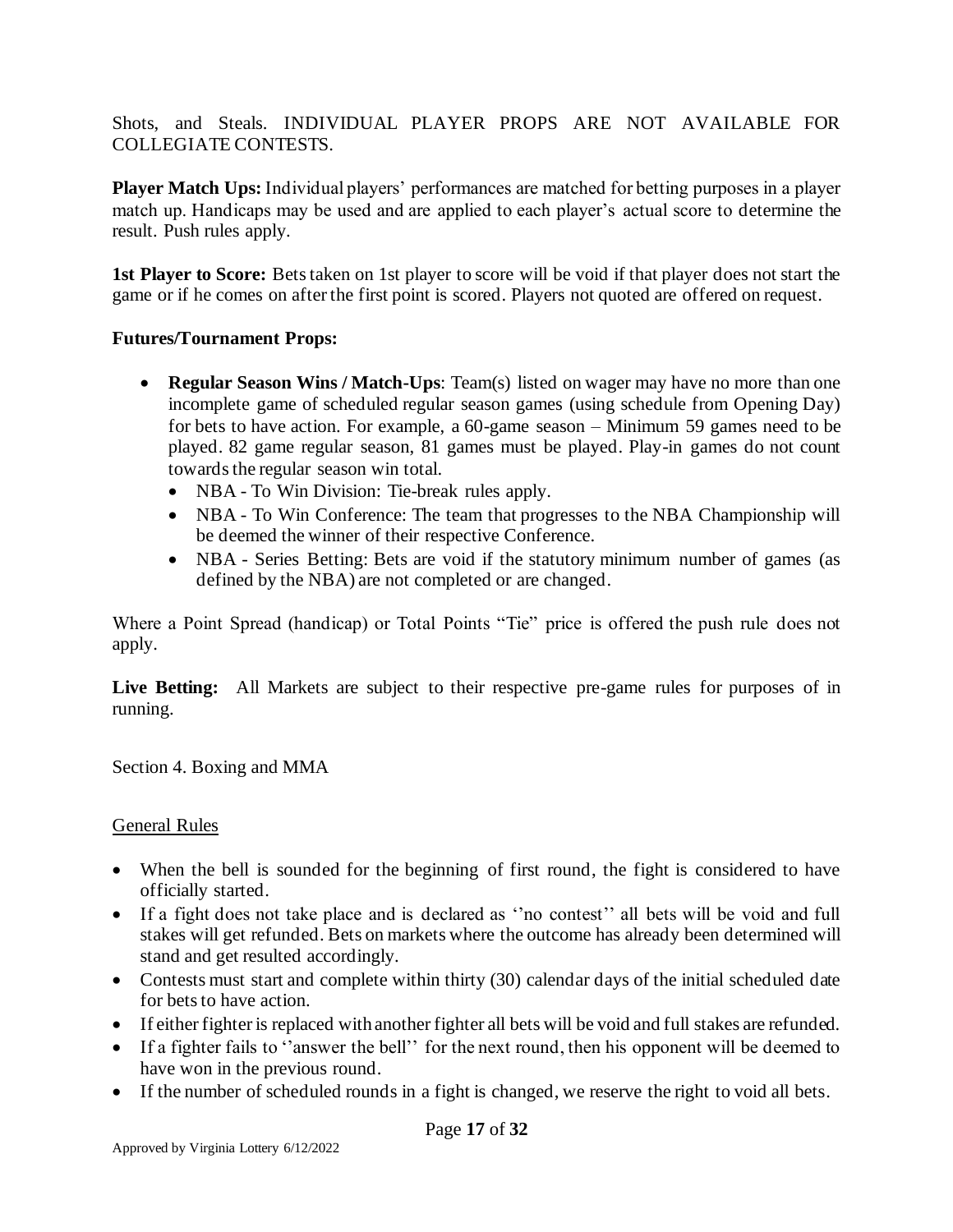• Grading of bets is based on the official result announced in the ring. Grading of bet is not affected if an official or unofficial sanctioning body overturns a fight decision based on appeal, drug testing result, lawsuit, suspension, or any other fighter sanction. For all competitions, an exception is made if the amendment was made due to human error when announcing the result.

Fight Winner / Fight result: If the outcomes of the market include only the two fighters and the fight ends in a draw, bets on either fighter will be refunded. If the draw is offered as a third option and the contest ends in a draw, bets on the draw will be paid as winner, while bets on both fighters will be lost.

Total Rounds Over/Under (total). It refers to the total number of completed rounds. The halfway point of a round is at exactly one minute and thirty seconds into a three-minute round; for up to 1 minute and 29 seconds play of a round, the result is determined as 'under'. From 1 minutes and 30 seconds and after the result is determined as 'over'. For 5 minutes round, the half round point is 2 minutes and 30 seconds. For 2 minutes round, the half round point is 60 seconds.

#### Fight to Go the Distance

A fighter goes the distance when he/she fights through all the scheduled rounds.

#### Method of Victory

- Draw or Technical Draw. Draw is a scorecard draw. Technical Draw is if the referee stops the fight before the start of the 5th round, for any reason other than Knockout, Technical Knockout or disqualification.
- KO or TKO. Knockout (KO) is when the boxer fails to stand up after a 10 count. Technical Knockout (TKO) is the 3 knockdown boxing rule or if the referee steps in; TKO is declared when the referee decides, during a round, that a fighter cannot safely continue the contest for any reason.
- Technical Decision and Technical Draw. Decision is on scorecard points between the judges. If an intentional foul causes an injury and the injury results in the fight being stopped in a latter round, the fight will result in a Technical Draw if the injured boxer is behind or even on the score cards. Technical Decision is graded by the judges' scorecards at any time other than at the end of the scheduled rounds.
- Decision. Decision is on scorecard points between the judges.
- Disqualification (DQ). When a bout is stopped after a fighter repeatedly fouls or breaks the rules. Fighter who breaks the rules loses by DQ.

<span id="page-17-0"></span>Section 5. Ice Hockey

# General Rules

• All games must start on the scheduled date (local stadium time) for bets to have action.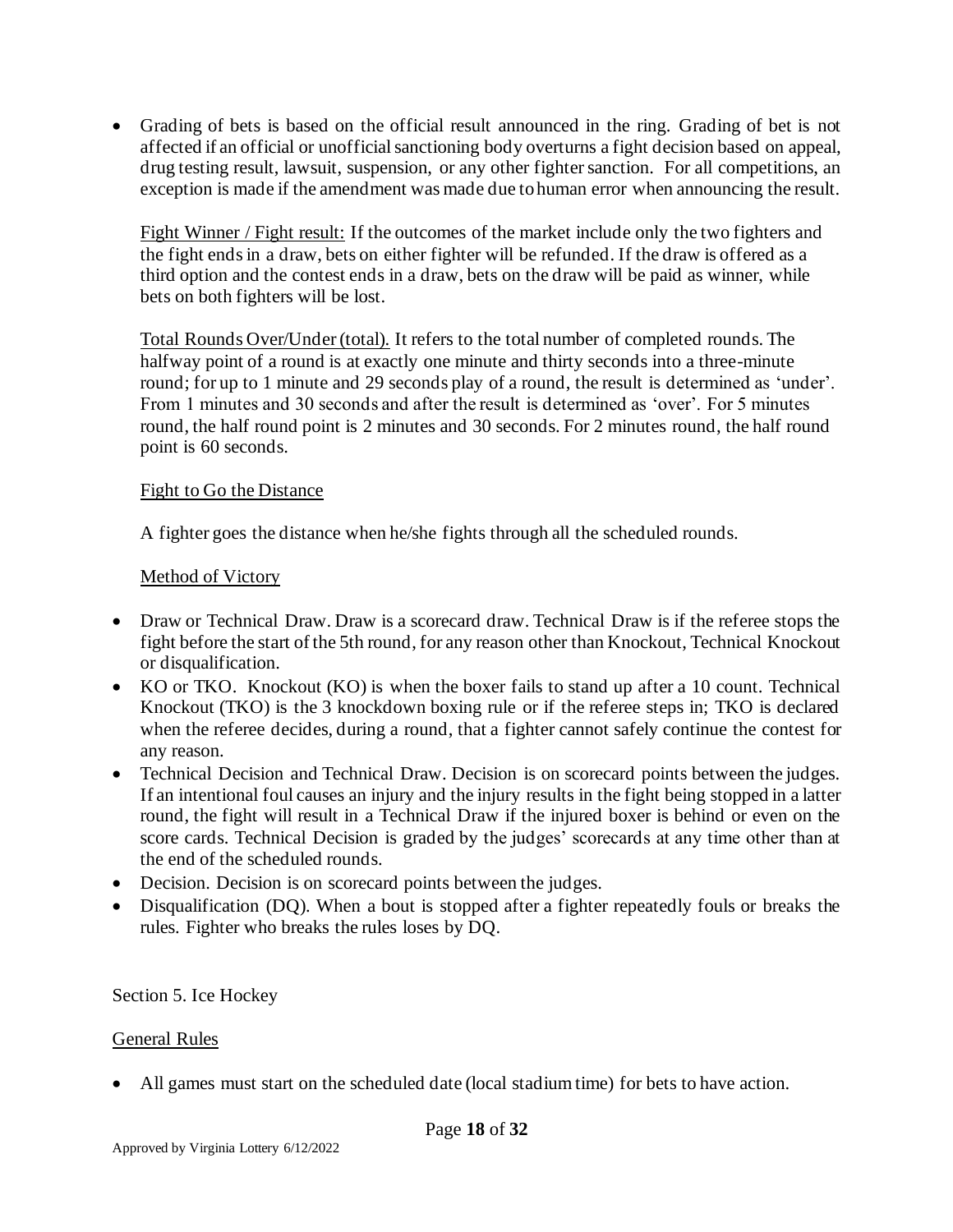- All markets on a postponed game will be treated as void if the event has been moved to more than 48 hours in the future. If a game is abandoned before the completion of regular time, then markets will be resulted as void except for bets on any markets that have been unconditionally determined.
- In the event of a game being decided by a penalty shootout then one goal will be added to the winning teams total for grading purposes on all markets
- Betting markets odds refer to a scheduled 3 x 20 minute periods plus overtime/shootouts, unless otherwise stated. If this scheduled format is not played, then bets will be void.
- We reserve the right to suspend any or all betting on a game at any time without notice.
- Pregame and live bets include overtime and penalty shootouts unless specifically stated otherwise.
- Excluding Overtime markets: Every effort will be made to specify including or excluding overtime, to each one of the bet types available, either for pre-live or live betting, clarifying how the grading will affect the selections.
- Penalty Shootouts are considered part of overtime period. If a game is decided by Penalty Shootout, the winner will be credited with an extra goal, although the individual goals in the shootout do not count to the total.
- Goals in overtime or the shootout do not count toward bets on the 3rd period.
- If a game venue is changed, we reserve the right to void all bets

**Prop Markets:** Overtime counts for all proposition markets, except for those that are based on specific periods of play. At least 15 minutes of official time must elapse in the 3rd Period for bets to have action.

Goals scored in a shootout will be considered as a single goal for the winning team. Player Proposition bets such as "player to score" or "player total points" will not consider shootout goals as individual player goals. Goals attributed to a player must be scored during regulation or overtime and not in penalty shootout rounds.

Player(s) Props: The respective player(s) must play for bets to have action. Overtime counts for all proposition markets, except for those that are based on specific periods of play. At least 15 minutes of official time must elapse in the 3rd Period for bets to have action. INDIVIDUAL PLAYER PROPS ARE NOT AVAILABLE FOR COLLEGIATE CONTESTS.

# **Futures / Tournament Props:**

NHL - Regular Season Wins / Match Ups: Team(s) listed on wager may have no more than one incomplete game of scheduled regular season games (using schedule from Opening Day) for bets to have action. For example, a 60-game season – Minimum 59 games need to be played. 82 game regular season, 81 games must be played. Play-in games do not count towards the regular season win total.

NHL - To Win Division: Division winner is based on the regular season; this will be the team with the best Division record (number 1 seed) prior to the Stanley Cup playoffs. NHL Tiebreak rules apply.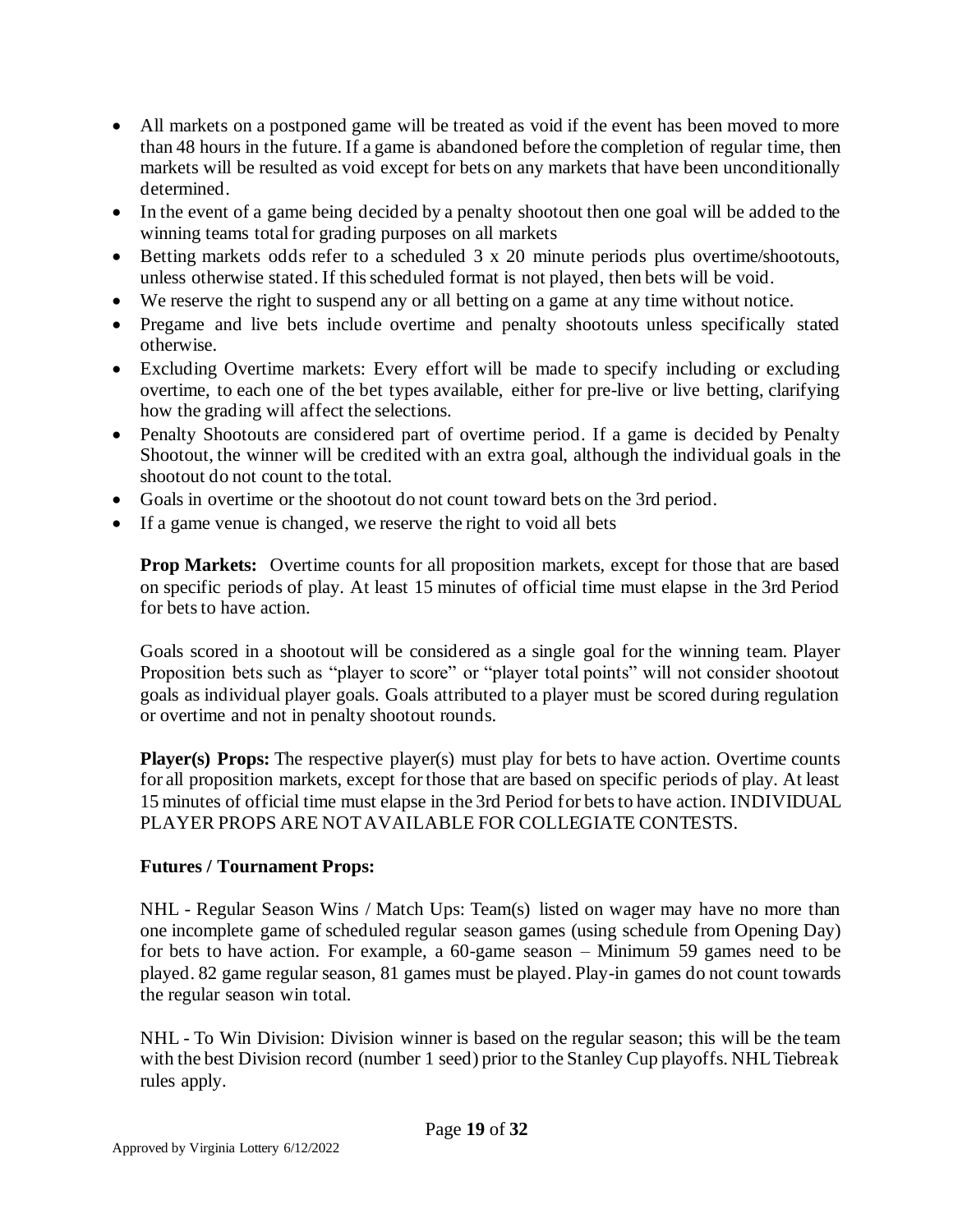NHL – To win Division Playoff: Playoff winner is based on the playoffs; this will be the team that represents their Division in the Conference Finals.

NHL - To Win Conference: The teams that progress to contest the Stanley Cup will be deemed the winners of their respective Conferences.

NHL - Series Betting: Bets are void if the statutory minimum number of games (as defined by the NHL) are not completed or are changed.

**Betting In-Play (Live Betting):** All Markets are subject to their respective pregame rules for purposes of in running. All games must start on the scheduled date for bets to have action.

<span id="page-19-0"></span>Section 6. Soccer

# General Rules

- All markets are based on the result at the end of regular time. Bets are decided on games with two halves scheduled for 45 minutes each and include any added injury or stoppage time but does not include extra time, penalty shoot-out or golden goal unless otherwise stated.
- Some Soccer games may have different play format. In that case the following will apply:
- 90 minutes scheduled play (3 x 30 minutes). Full-time bets are still considered valid. Half-time bets are considered void.
- 80 minutes scheduled play (2 x 40 minutes). All bets are considered valid.
- If the playing schedule is different from the above stated, all bets are void.
- If a game finishes, gets suspended or is abandoned, before the completion of a scheduled 90 minutes play, unless otherwise is stated, bets will be void except for:
	- Bets of which the outcome has already been determined at the time of abandonment. Nevertheless, the market must be fully determined for bets to stand e.g. first player to score, first team to score, over 0.5 goals or time of the first goal bets will stand provided a goal has been scored at the time of abandonment.
	- Bets on whether a team advances in a cup competition, next round or raises the cup.
- Bets on the first or second half include 45 minutes of play plus stoppage time added by the referee at the end of each half. Extra time period, golden goals, and penalty shootouts are not included in second half wagering. Goals scored in the first half do not count toward the second half wager. Bets the outcome of which has already been fully determined at the time of abandonment stand and are resulted accordingly.
- All markets on a postponed game will be treated as void if the event has been moved to more than 48 hours in the future. However, if it is less than 48 hours the start-time of the event will be updated, and markets will be left open.

Change of game venue: If venue changes, we reserve the right to void bets.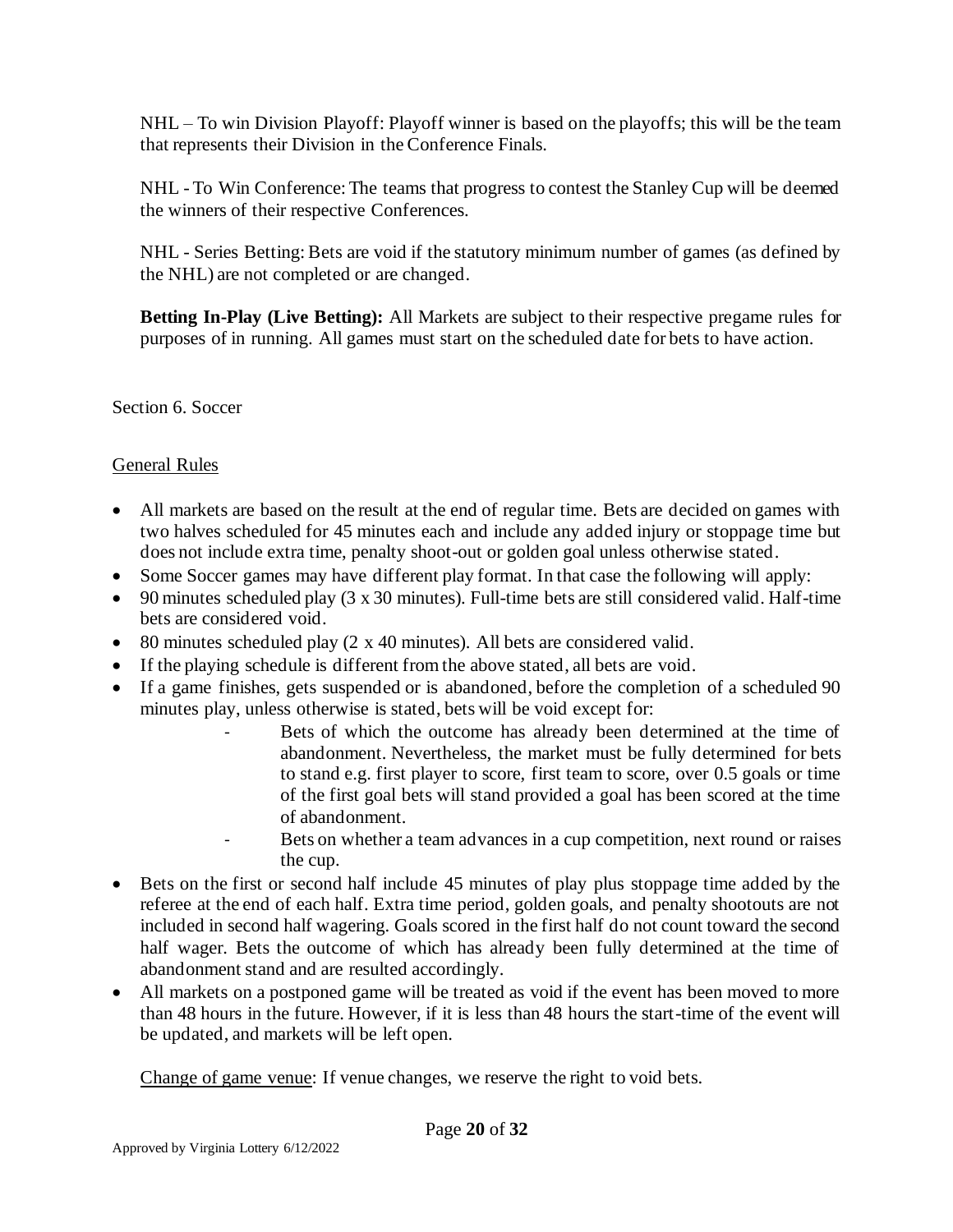Neutral venue: Whether indicated on our site or not, bets will stand regardless of which team is listed as the home team.

## Grading and cancellation rules:

We reserve the right to void betting for good cause. Examples include but are not limited to:

- If the market remains open when the following events have already taken place: goals, red or yellow-red cards and penalties.
- If the market was opened with a missing or incorrect red card.
- If odds were offered with an incorrect start time.
- If a wrong score is entered, all markets will be cancelled from the time when the incorrect score was displayed affecting the odds.
- If a game is interrupted or postponed and is not continued within 48h after initial kick-off date betting.
- If the team names or category are displayed incorrectly.
- In case of any score or card/corner/penalty related changes on any video assistant referee (VAR) situation.
- Goal markets are graded based on the time the ball crosses the line.

# Use of VAR

On any video assistant referee (VAR) situation, Offsides and penalty markets will be graded based on the time where the referee gives the decision. The event which led to the referral (VAR) will be deemed to have occurred at the actual time of its occurrence; For example, if a bet has been placed for a goal to be scored within the first 10 minutes of a game. A goal is scored at 9:40 and the assistant referee makes an offside call. VAR is used and the goal is deemed normal. The goal time will count at 9:40 and the bet will be a winner. Bets being placed between the occurrence of an incident which leads to a VAR review and the related will be void.

VAR decision will be graded as void unless:

- The review of VAR review and subsequent decision taken did not alter the decision made by the on-field referees.
- The review of VAR review and subsequent decision taken altered the decision made by the referees but did not have any influence on the bet(s) in question.

If a bet is graded and, due to a subsequent VAR decision, it is proved that such grading was not correct, we reserve the right to reverse such grading.

# **Player propositions:**

- Any selection that does not take part in the game will be void.
- Own goals do not count in the grading of bets. If the own goal is the only goal of the game, 'no goal scorer' will be graded as the winner.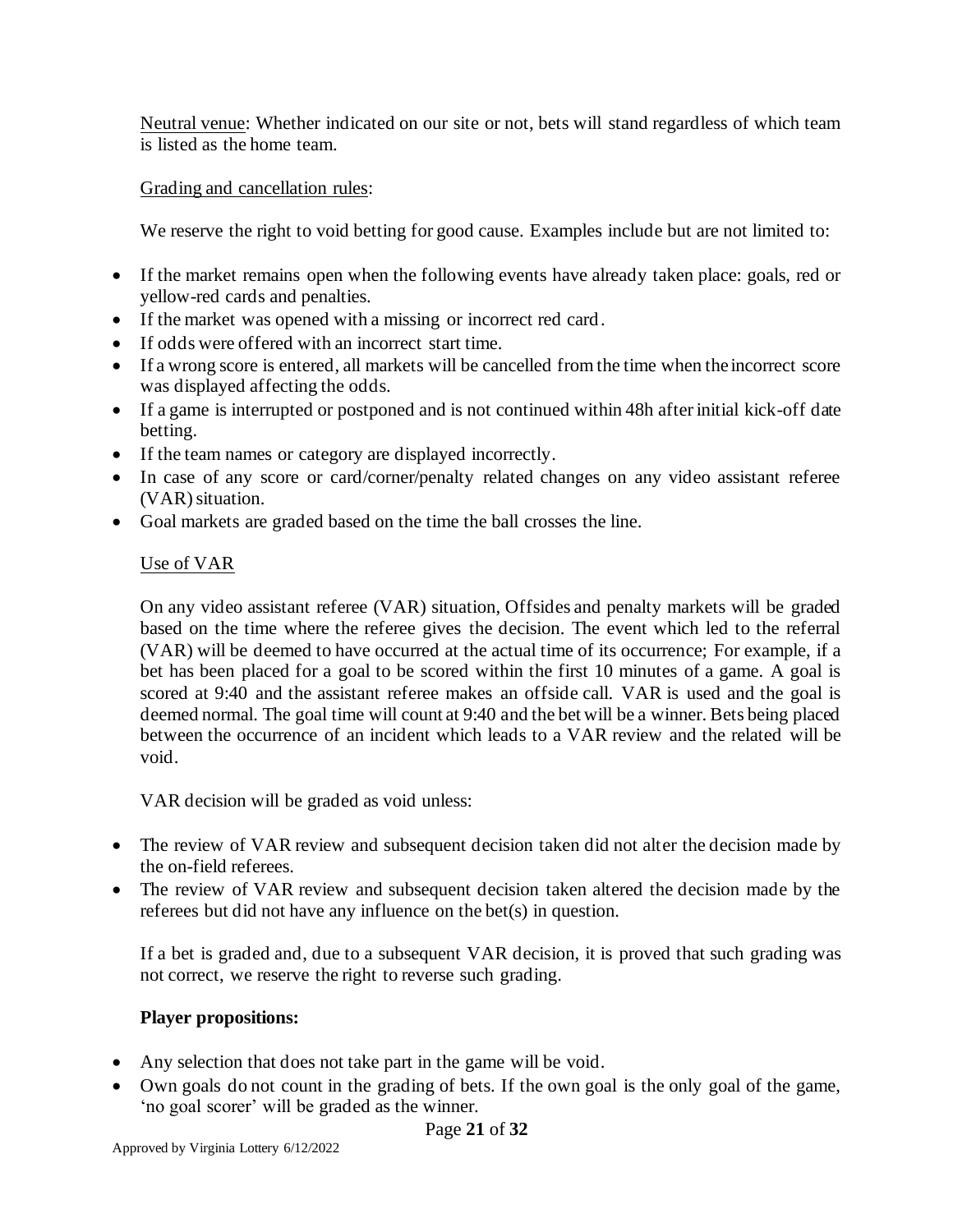- Subsequent enquiries by official bodies will not be taken into consideration for grading purposes.
- Every effort will be made to quote First/Last/Anytime/Next Player to Score odds for all possible participants. However, players who score the first or last goal will count as winners regardless of if they were listed or not or relevant market.
- First goal scorer. Bets on players substituted in after the first goal is scored will be cancelled.

# **Corner Kick Markets.**

- Corner Kicks which happen in period of extra time are not included.
- If a corner is awarded and not taken it will not be counted.
- Corner interval markets are graded based on the time the corner kick is taken and not the time the corner is conceded or awarded.

# **Interval Markets.**

For all intervals related to up to 45 minute or up to 90 minutes, events (goals, corners) in added injury or stoppage time will be accounted for.

#### **Next scoring type**

Freekick: The goal has to be scored directly from the freekick or corner to qualify as a goal by freekick. Deflected shots count as long as the freekick or corner taken is awarded the goal.

Penalty: Goal must be scored directly from the penalty. Goals after the rebound of a missed penalty do not count.

Own goal: if a goal is declared as an own goal

Header: The scorer's last touch has to be with the head.

Shot: Goal has to be with any other part of the body than the head and the other types do not apply.

#### **Head-to-Head markets:**

- Winner will be decided on who advances further in tournament.
- If both teams of a Head-to-Head market reach the final, the winner of the final will be the winner.
- If both teams disqualify (same round or same group stage), bets on head-tohead market will be void and stakes will get refunded (no action).

**Clean sheet home/away team**. (Will home/away team play to nil yes/no)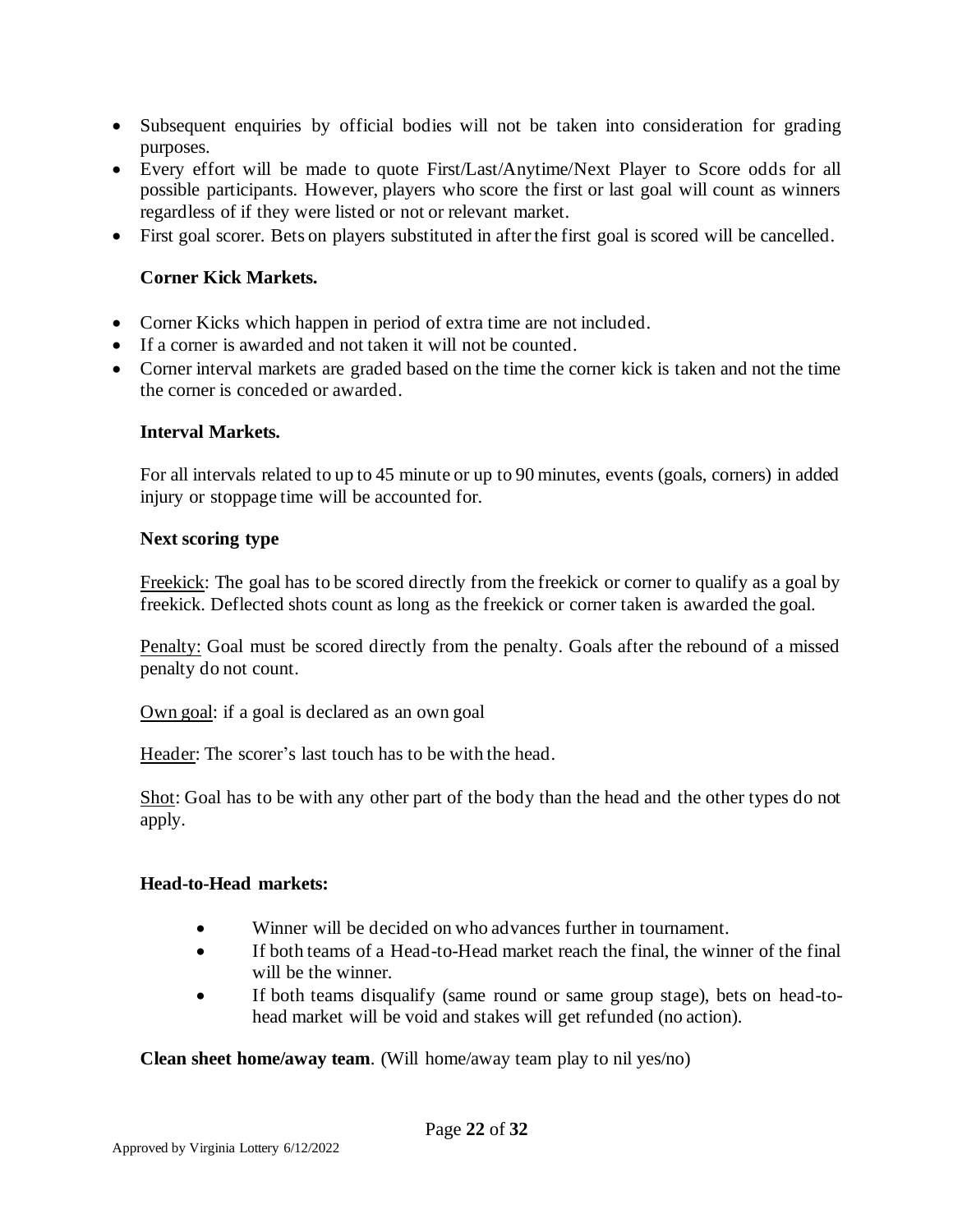Clean sheet means that a team will finish the game without conceding a goal. Own goals count for grading purposes. If a game is abandoned, all bets will be void, unless grading is already unconditionally determined.

## **Both Teams to Score**

Predict whether both teams will score at least one goal in the game. Own goals count towards the team credited with the goal. If a game is abandoned, bets will be void, unless the outcome of these bets is already determined.

"Yes" – both teams will score.

"No" – meaning that either team or both teams will not score.

#### <span id="page-22-0"></span>Section 7. Tennis

#### General Rules

- If there is a change to the schedule or the day of the event, then the event's start-time will be updated, and the markets will be left open.
- In case of any delay in the start of an event or a suspension (rain, darkness etc.) all markets remain ungraded, and all bets will be graded after the event is resumed and completed.
- If penalty point(s) are awarded by the umpire, all bets on that game will stand.
- In case of retirement of any player during a contest, all undecided bets are considered void. Bets on decided markets stand and are graded accordingly.
- Every tie break or match tie break counts as 1 game.
- If a match tie break is played as a deciding set in best of 3 format, it will be considered as the 3rd set.
- If the player/teams are displayed incorrectly, we reserve the right to void betting.
- If the markets remain open with an incorrect score which has a significant impact on the prices, we reserve the right to void betting.
- Futures Betting: If a player withdraws before a tournament begins, or retire during a tournament, bets on that player to win the tournament lose.
- Change of Venue or Playing Surface. All bets stand regardless of any change of venue, change of court surface, changing from indoors to outdoors and vice versa.

#### Point Winner

Select which player will win the stated point. If a point is not played for any reason (it is awarded by the umpire as a penalty point, the game or the match is over before the point is played, a player withdraws, etc.) bets on it will be void. Tie break points will not be counted for this bet type.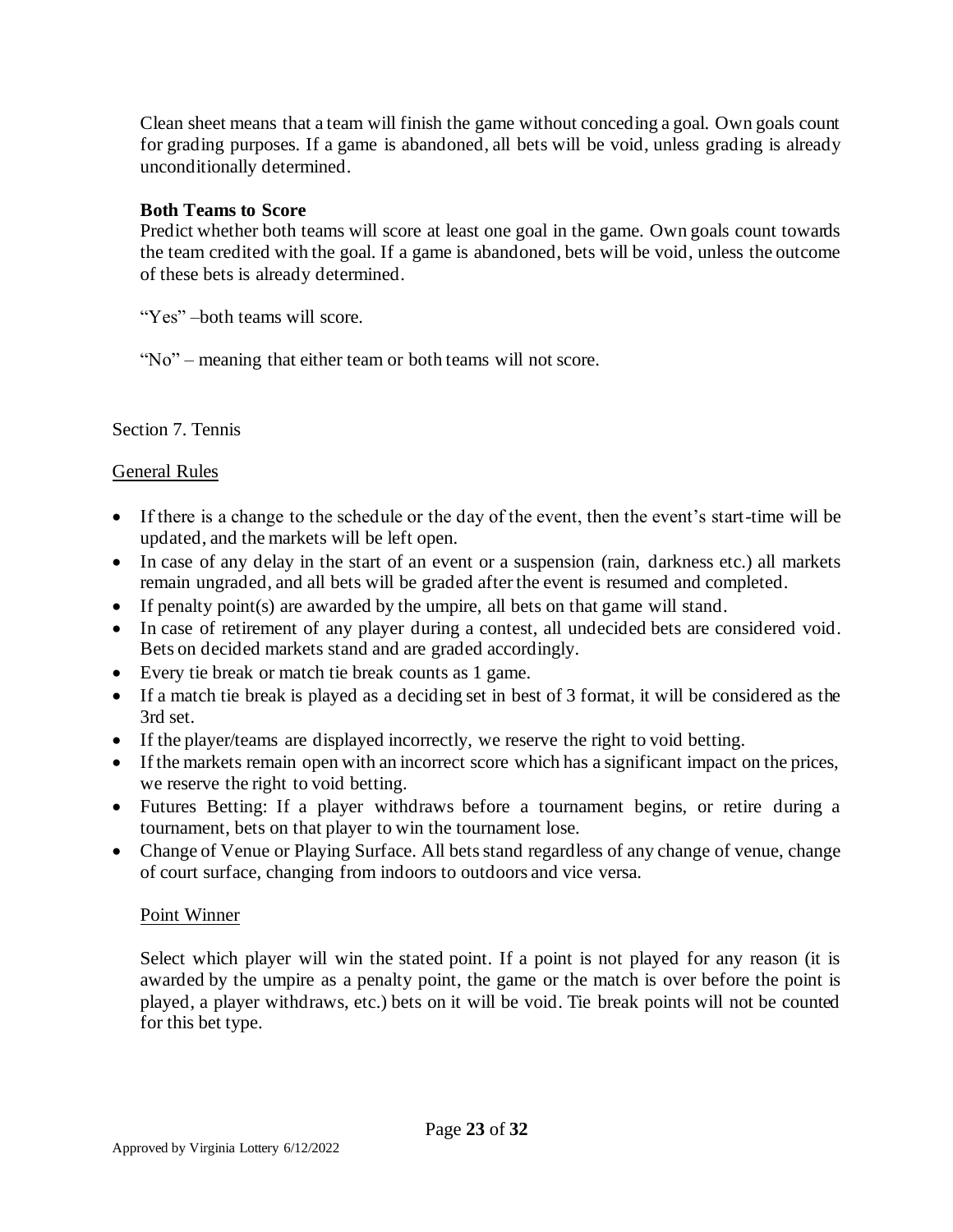#### Game Correct Score

Predict the points of the winner and his opponent in the stated game by choosing from the given options:

Player A to 40 Player A to 30 Player A to 15 Player A to 0 Player B to 40 Player B to 30 Player B to 15 Player B to 0

If a game is not completed for any reason, bets on Game Correct Score for that game will be void.

#### Game to Deuce

Predict if a score of 40-40 will occur at any stage of the stated game. Selection "Yes" means there will be a score of 40-40 in the game and "No", meaning that a score of 40-40 will not occur in the game. If a game is not played for any reason or it is abandoned before a score of 40-40 is reached, bets on it will be void. Once a score of 40-40 is reached, bets on that game will be graded, even if the game is abandoned at a later stage.

#### Double Result

Predict a player to win or lose the 1st set and then go on to win or lose the match. Bets will be void if the full statutory number of sets is not completed.

#### Tie break

- Tie break points will not be counted for total game points markets.
- Total Tie Break is like Over/Under Wager. Win/loss is determined by the number of tie breaks in the match.
- A super tie break is not considered as a tie break.
- A super tie break is considered as one game for all Games bets.
- If there was a Tie Break in an unfinished event, bets will be valid. If there's no Tie Break in an unfinished event, bets will be void.

# <span id="page-23-0"></span>Section 8. Golf

# General Rules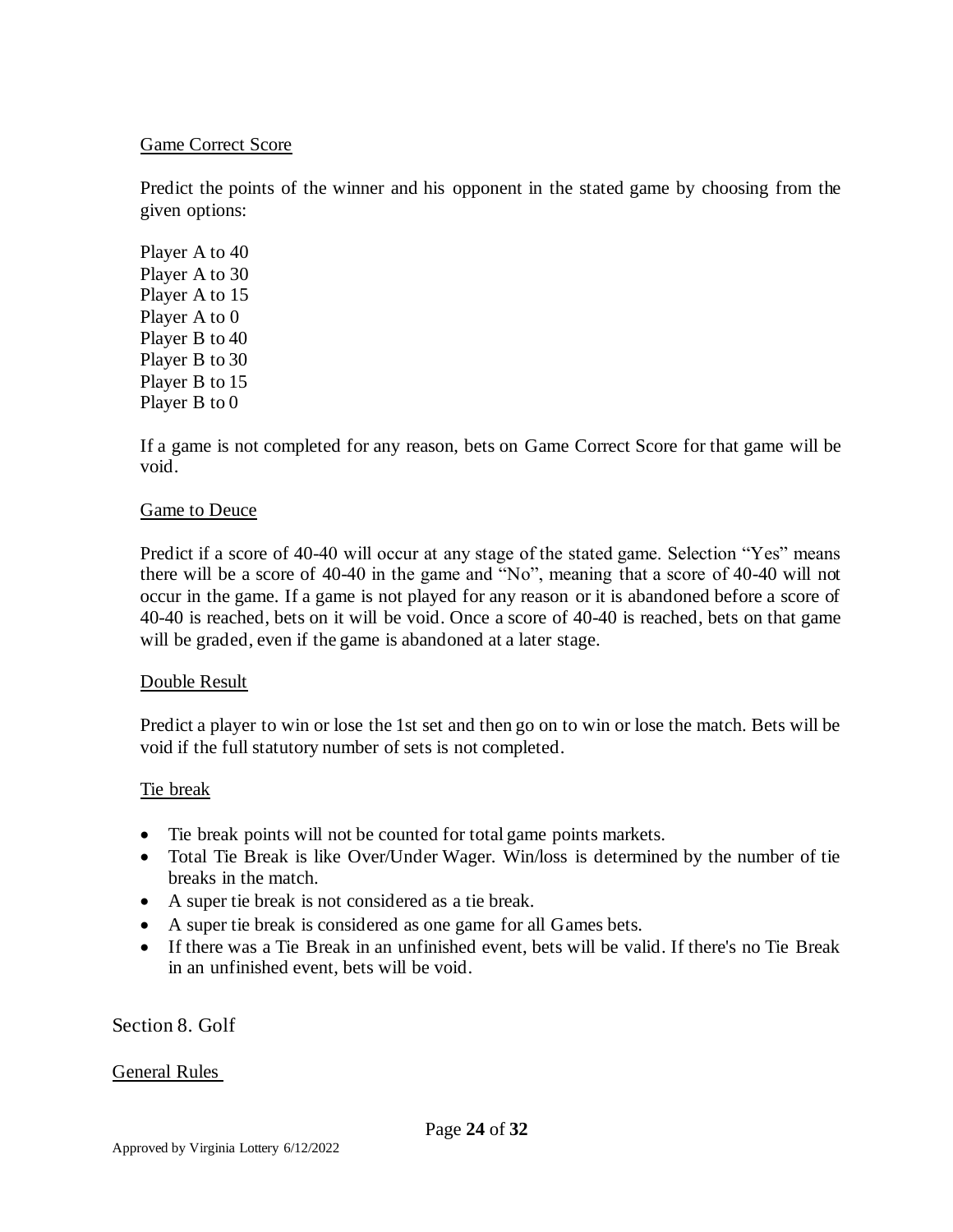- In the event of a play-off we will grade the play-off winner as the tournament winner
- In tournaments affected by bad weather or other similar reasons, bets will be resulted on the official result regardless of the number of rounds played.
- If a golf round is abandoned, all undecided markets such as 'round winner', 2 balls or 3 balls will be void.

#### 2 ball markets:

If both players retire at the same hole, the market will be void. A player can be considered as a runner if he/she tees off on his/her first scheduled hole.

Market will push if both competitors achieve the same score for the affected round, unless a tie price has been offered, in which case 'tie' will be graded as winner.

#### 3 ball markets:

If all 3 players retire at the same hole, the market will be void. A player can be considered as a runner if he/she tees off on his/her first scheduled hole.

Dead Heat rules apply where 2 or 3 players tie for market winner.

#### "Hole" & "Hole a to b" markets:

If a player who is listed in the group retires, all related and undecided "hole" and "hole a to b" markets will be void

#### Top 5/10/20 Finish

Dead Heat rules apply. Bets stand once the player has teed off the first hole.

Winning Margin – This market is graded on the gap between the winner of the tournament and the next best placed player. Where play-off is an option in the market then we will settle this as the winner in the event of a play-off. The margin of victory within the play-off is not relevant here.

Futures Betting: If a player withdraws before a tournament begins, or retire during a tournament, bets on that player to win the tournament lose.

#### <span id="page-24-0"></span>Section 9. Table Tennis

- If there is a change to the schedule or the day of the event, then the event's start-time will be updated, and the markets will be left open.
- In case of retirement and walk over of any player, all undecided bets are considered void. Bets on decided markets stand and are graded accordingly.
- In case of a match is finished before certain points/games were finished, all affected point/game related markets are considered void.
- If the player/teams are displayed incorrectly, we reserve the right to void betting.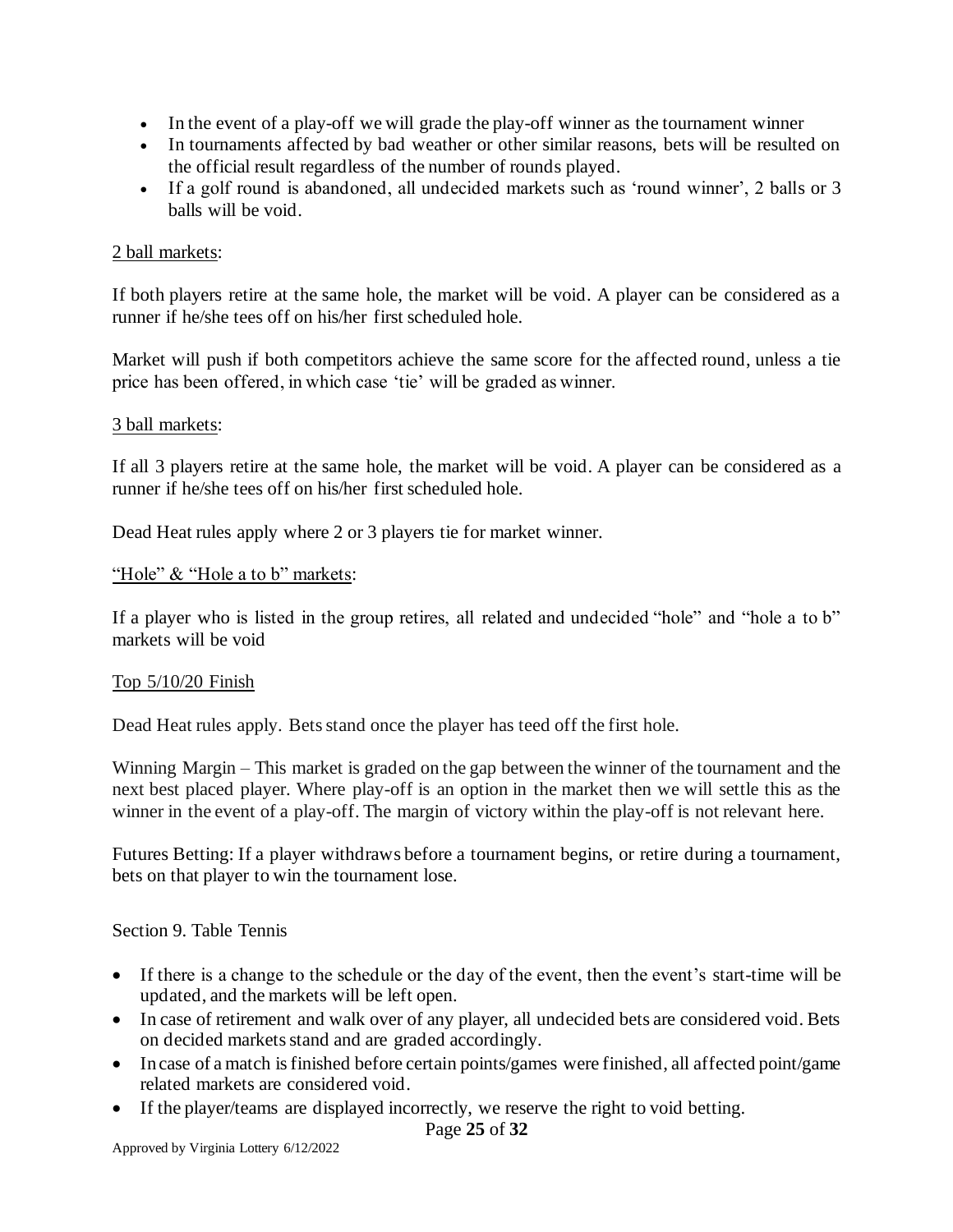• If the markets remain open with an incorrect score which has a significant impact on the prices, we reserve the right to void betting.

<span id="page-25-0"></span>Section 10. Volleyball / Beach Volleyball

- If there is a change to the schedule or the day of the event, then the event's start-time will be updated, and the markets will be left open.
- In case of retirement and walk over of any player, all undecided bets are considered void. Bets on decided markets stand and are graded accordingly.
- In case of a match is finished before certain points/games were finished, all affected point/game related markets are considered void.
- If the players/teams are displayed incorrectly, we reserve the right to void betting.
- If the markets remain open with an incorrect score which has a significant impact on the prices, we reserve the right to void betting.

<span id="page-25-1"></span>Section 11. Motor Sports

Includes among others, Formula 1, NASCAR, Indy Series

- Unless otherwise stated, the result at the time of podium presentation is considered valid for grading purposes.
- Events shortened due to weather conditions or other circumstances but are deemed official by the governing association will be graded accordingly.
- If one or more drivers must start the race from the pit lane, they will be ranked at the end of the starting grid for grading purposes.
- If competitors (which are reflected as dedicated selections) retire in different laps, the number of finished laps is considered for grading purposes.

# Team Markets

- Winner (team), Top X (team) and Head 2 Head (team) are graded with the team which has the best ranked car in the final result.
- 1st to retire (teams) is graded with the team which retired one car first.
- 1st pit stop (teams) is graded with the team whose car entered the pit-lane first.
- Please note: Specific pit stop market rules are considered as valid for this market.
- Team total overtakings are graded based on the accumulated number of overtakings of both cars in the specified team.
- Fastest Lap
- The driver who achieved the fastest lap in the specified lap, cluster of laps or race is considered as the winner.
- The lap time in milliseconds is valid for grading purposes.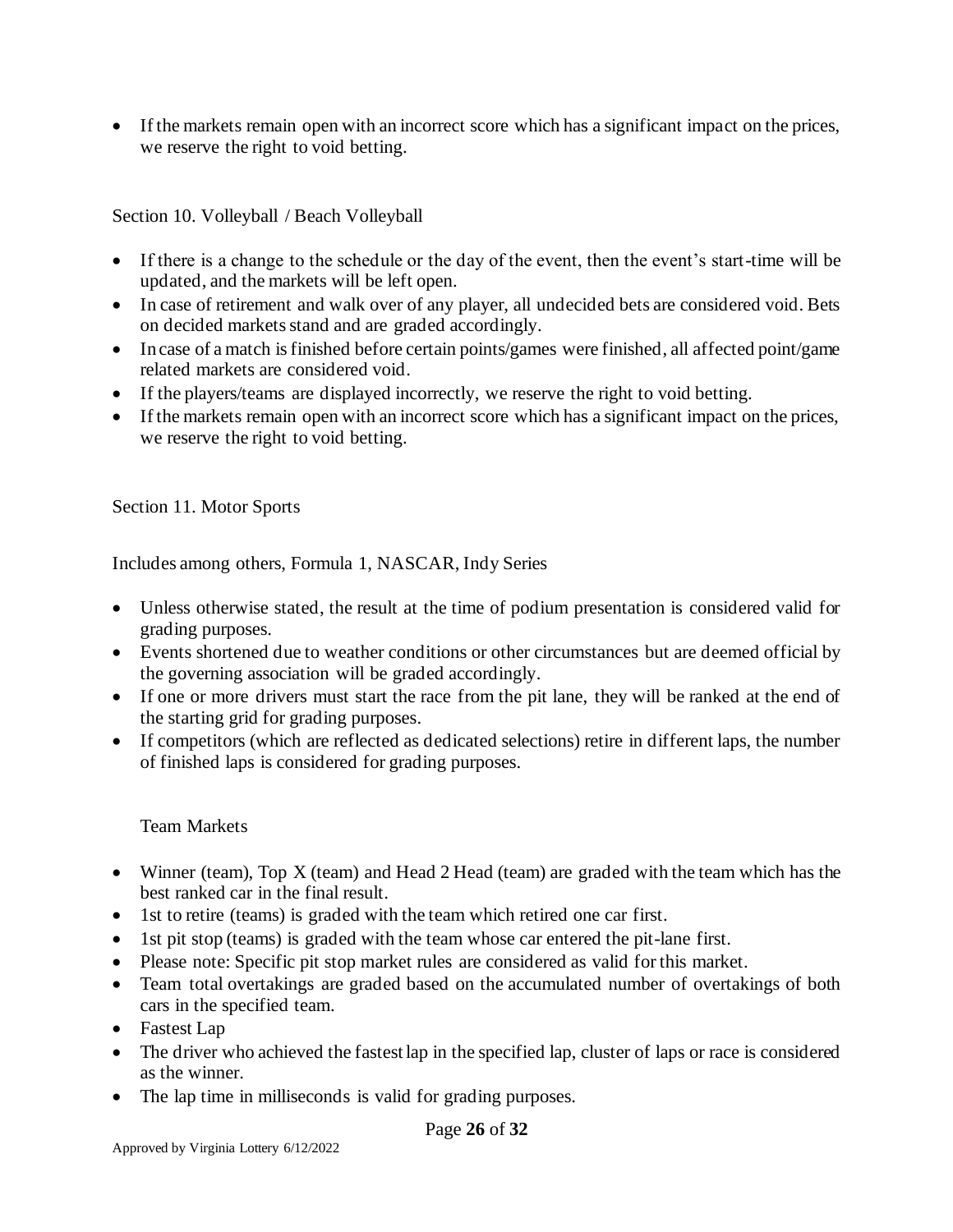<span id="page-26-0"></span>Section 12. Rugby (Union & League)

- All markets (except halftime, first half markets, overtime and penalty shootout) are considered for regular time only.
- If a game is interrupted and continued within 48h after initial kick-off, all open bets will be graded with the final result. Otherwise, all undecided bets are considered void.
- Regular 80 Minutes: Markets are based on the result at the end of a scheduled 80 minutes of play unless otherwise stated. This includes any added injury or stoppage time but does not include extra-time, time allocated for a penalty shootout or sudden death.
- If the market remains open when the following events have already taken place: score changes or red cards, we reserve the right to void betting.
- If the market was opened with a missing or incorrect red card, we reserve the right to void betting.
- If odds were offered with an incorrect start time, we reserve the right to void betting.
- If a start is interrupted or postponed and is not continued within 48h after initial kick-off date betting will be void.
- If the team names or category are displayed incorrectly, we reserve the right to void betting.

# <span id="page-26-1"></span>Section 13. Snooker

- In case of retirement and walk over of any player, all undecided bets are considered void. Bets on decided markets stand and are graded accordingly.
- In case of a re-rack, grading stands if the outcome was determined before the re-rack.
- No fouls or free balls are considered for grading of any Potted Color market.
- In case of a frame starting but not being completed, all frame related markets will be voided unless the outcome has already been determined.
- If the markets remain open with an incorrect score which has a significant impact on the prices, we reserve the right to void betting.
- Futures Betting: If a player withdraws before a tournament begins, or retire during a tournament, bets on that player to win the tournament lose.

# <span id="page-26-2"></span>Section 14. Darts

- If there is a change to the schedule or the day of the event, then the event's start-time will be updated, and the markets will be left open.
- In case of retirement and walk over of any player, all undecided bets are considered void. Bets on decided markets stand and are graded accordingly.
- In case of a match is finished before certain sets/legs were finished, all affected sets/legs related markets are considered void.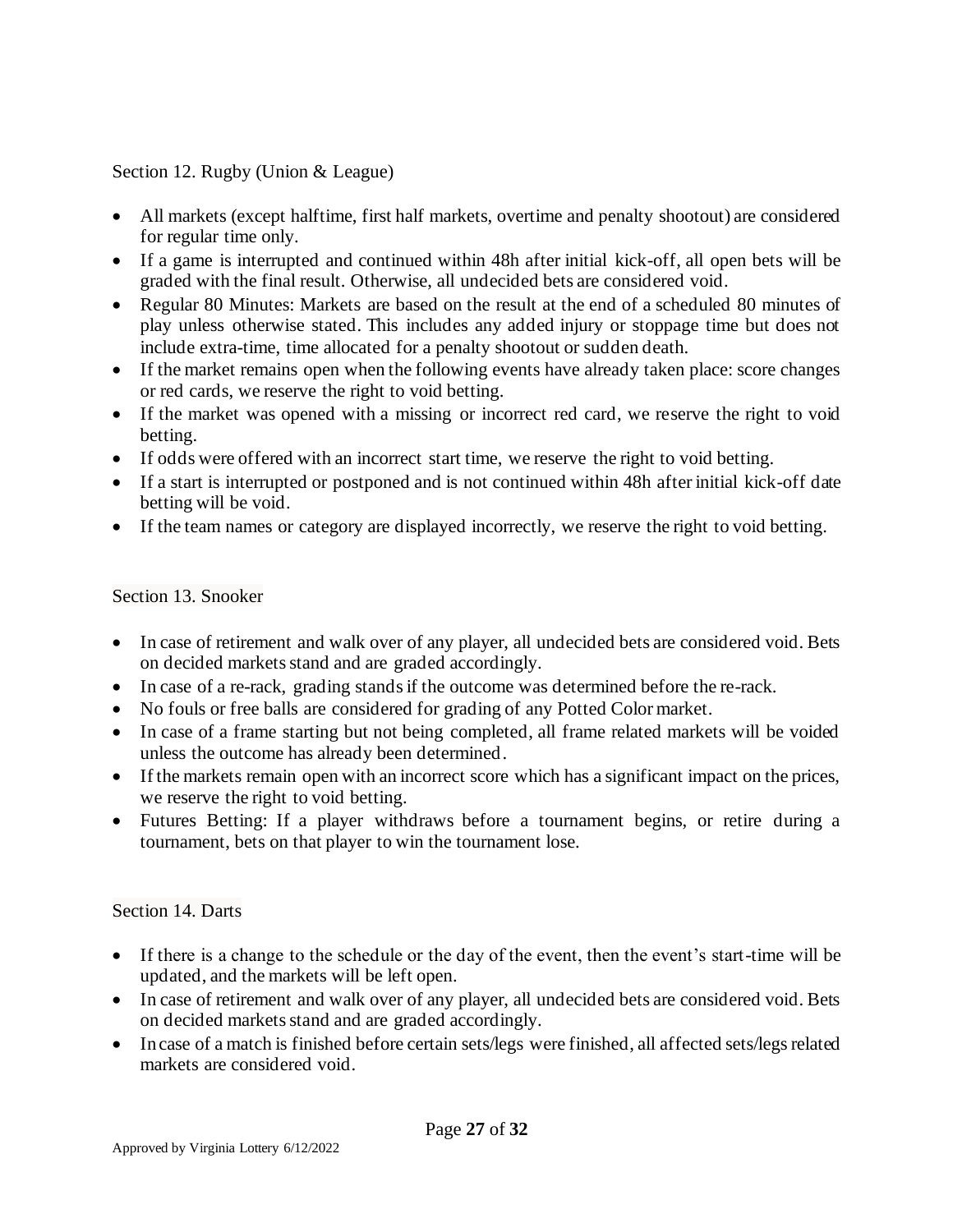- If the markets remain open with an incorrect score which has a significant impact on the prices, we reserve the right to void betting.
- Bullseye counts as Red in any check out color market.
- Futures Betting: If a player withdraws before a tournament begins, or retire during a tournament, bets on that player to win the tournament lose.

# <span id="page-27-0"></span>Section 15. Cycling

- Unless otherwise stated, the result at the time of podium presentation is considered valid for grading purposes.
- If there is no podium ceremony, then the official governing body result on the day will stand.
- Futures Betting: If a contestant withdraws before a race begins, or retires during the race, bets on that player to win the race lose.
- Stage Betting: A contestant must start the stage for a bet to be valid, non-starters are void.

# <span id="page-27-1"></span>Section 16. Cricket

- All markets do not consider Super Overs unless otherwise mentioned.
- run penalties are not considered in any Over or Delivery market (markets for multiple overs are not considered for this rule).
- If a game is cancelled before any play has taken place then all markets are considered void unless the game is rescheduled and played within 48 hours of its initial starting time.
- If a game is tied and the official competition rules do not determine a winner, or if the competition rules determine the winner by coin toss or drawing of lots then all undecided markets are considered void.
- In the event of an over not being completed, all undecided markets on this specific over are considered void unless the innings has reached its natural conclusion e.g. declaration, team all out etc.
- If the markets remain open with an incorrect score which has a significant impact on the prices, we reserve the right to void betting.

# <span id="page-27-2"></span>Section 17. Aussie Rules

- All markets exclude overtime unless otherwise stated.
- If a game is interrupted and then continued within 48 hours after initial kick off, all open bets will be graded with the final result. Otherwise, all undecided bets are considered void.
- Regular 80 Minutes: Markets are based on the result at the end of a scheduled 80 minutes of play unless otherwise stated. This includes any added injury or stoppage time but does not include extra-time.
- If the markets remain open with an incorrect score which has a significant impact on the prices, we reserve the right to void betting.
- If odds were offered with an incorrect start time, we reserve the right to void betting.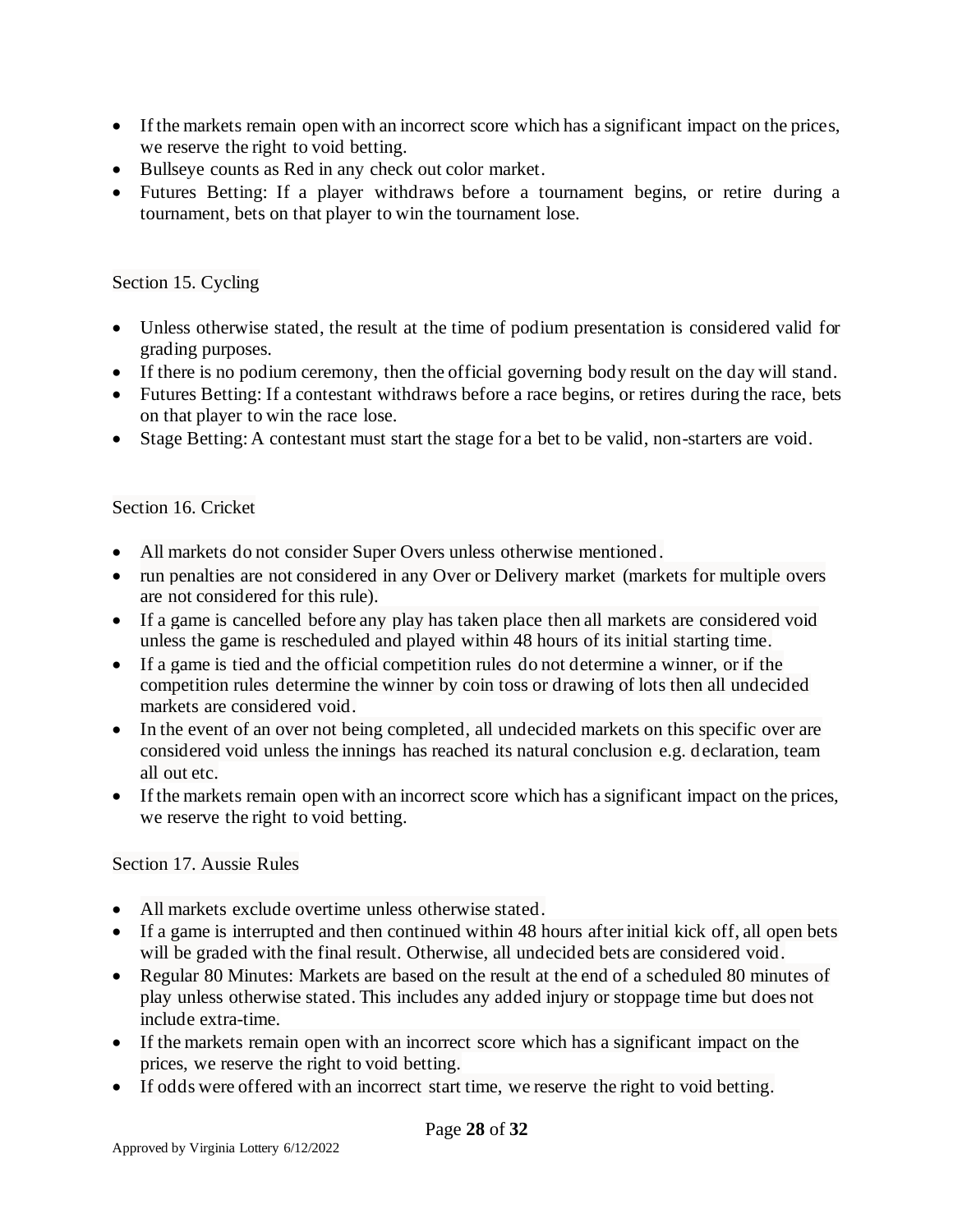#### <span id="page-28-0"></span>Section 18. Lacrosse

- All markets include overtime unless otherwise stated.
- If a game is interrupted and then continued within 48 hours after initial start, all open bets will be graded with the final result. Otherwise, all undecided bets are considered void.
- If the markets remain open with an incorrect score which has a significant impact on the prices, we reserve the right to void betting.
- If odds were offered with an incorrect start time, we reserve the right to void betting.
- Tournament and Conference markets will be graded based on the championship winners. Regular season records do not apply.
- INDIVIDUAL PLAYER PROPS ARE NOT AVAILABLE FOR COLLEGIATE CONTESTS.

#### <span id="page-28-1"></span>Section 19. Softball

- All markets include extra innings unless otherwise stated.
- Run Line Bets will be graded on the official result after 7 innings (6.5 if the home team is leading) including any needed extra innings.
- If a game is interrupted and then continued within 48 hours after initial start, all open bets will be graded with the final result. Otherwise, all undecided bets are considered void .
- If the markets remain open with an incorrect score which has a significant impact on the prices, we reserve the right to void betting.
- If odds were offered with an incorrect start time, we reserve the right to void betting.
- INDIVIDUAL PLAYER PROPS ARE NOT AVAILABLE FOR COLLEGIATE CONTESTS.

<span id="page-28-2"></span>Section 20. Olympics

- Unless otherwise stated, the result at the time of podium presentation is considered valid for grading purposes. Dead Heat rules apply.
- All Head-to-Head and Group Betting markets require all participants named in the market to begin the event for bets to stand.
- Total Country Medals are graded based on the official medals table result at the end of the games.
- Rules for individual sports listed in our house rules apply to Olympic events (see additional Olympic sports below).
- Subsequent disqualifications and result amendments will not affect grading
- Disqualified or withdrawn competitors prior to the competition / race / heat beginning will be graded as losers.

(a) Swimming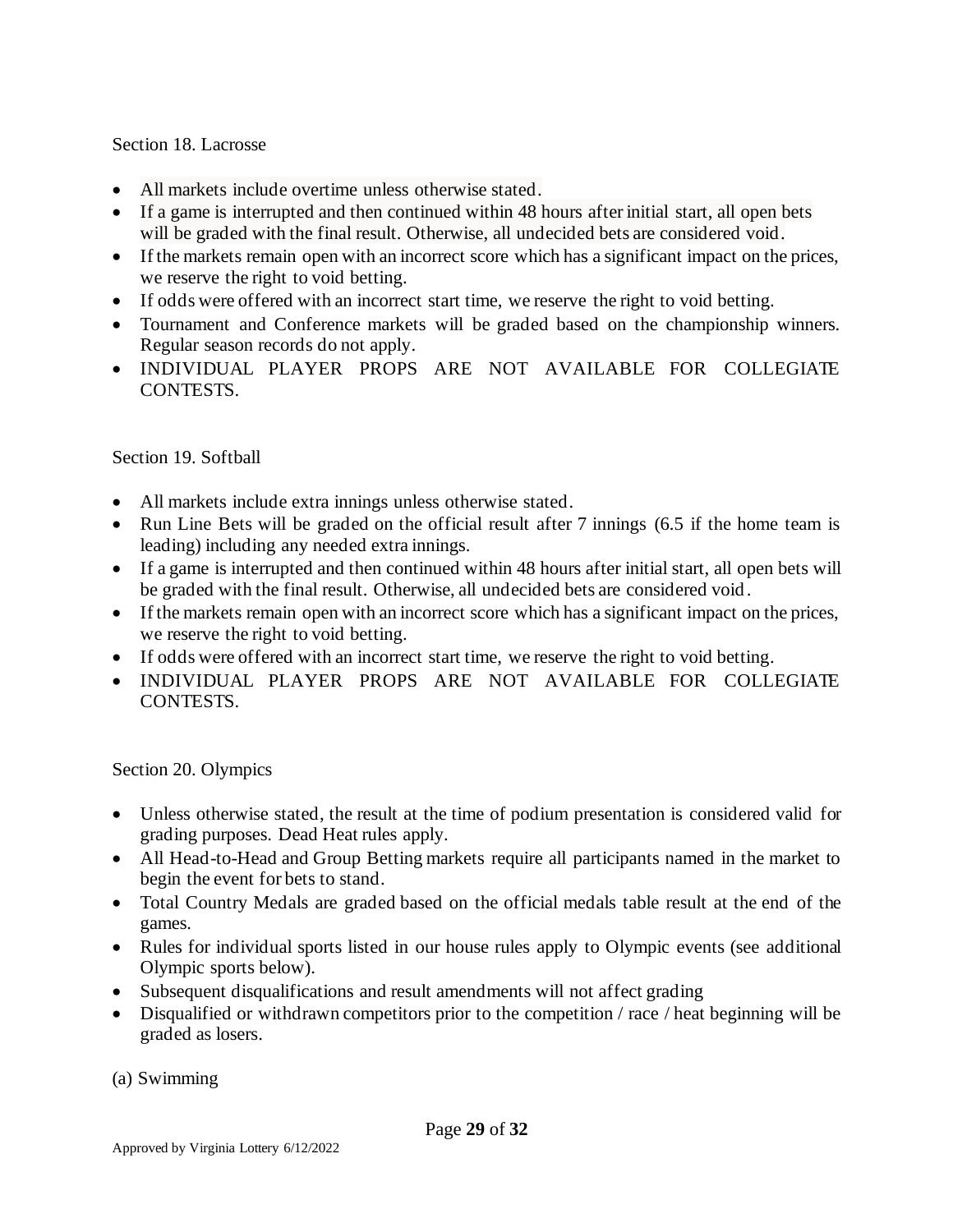- o Unless otherwise stated, the result at the time of podium presentation is considered valid for grading purposes. Where there is no podium ceremony, we will use the relevant governing body's published results.
- o Subsequent disqualifications and result amendments will not affect grading
- o Disqualified or withdrawn competitors prior to the competition / race / heat beginning will be graded as losers.

# (b) Winter Sports

- o Unless otherwise stated, the result at the time of podium presentation is considered valid for grading purposes. Where there is no podium ceremony, we will use the relevant governing body's published results.
- o Subsequent disqualifications and result amendments will not affect grading.
- o Disqualified or withdrawn competitors prior to the competition / race / heat beginning will be graded as losers.

# (c) Futsal

- o All markets except half time, first half markets, overtime and penalty shootout markets are considered for regular time only.
- o All markets on a postponed game will be treated as void if the event has been moved to more than 48 hours in the future. However, if it is less than 48 hours the start-time of the event will be updated, and markets will be left open.

We reserve the right to void betting for good cause. Examples include but are not limited to:

- o If the market remains open when the following events have already taken place: goals, red or yellow-red cards and penalties.
- o If the market was opened with a missing or incorrect red card.
- o If odds were offered with an incorrect start time.
- $\circ$  If a wrong score is entered, all markets will be cancelled from the time when the incorrect score was displayed affecting the odds.
- o If the team names or category are displayed incorrectly.

# (d) Badminton

- $\circ$  If there is a change to the schedule or the day of the event, then the event's start-time will be updated, and the markets will be left open.
- o In case of retirement and walk over of any player, all undecided bets are considered void. Bets on decided markets stand and are graded accordingly.
- o In case of a match is finished before certain points/games were finished, all affected point/game related markets are considered void.
- o If the player/teams are displayed incorrectly, we reserve the right to void betting.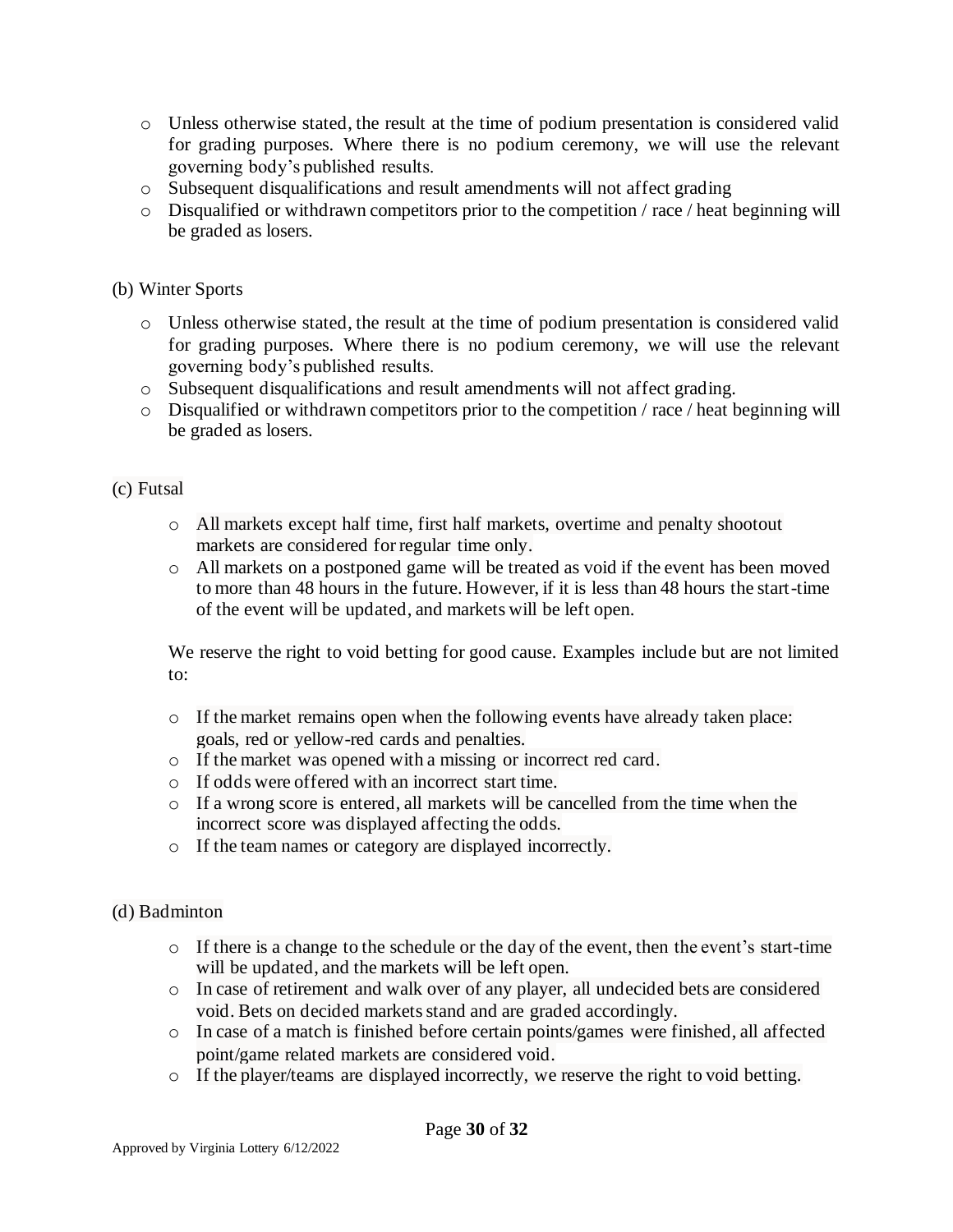o If the markets remain open with an incorrect score which has a significant impact on the prices, we reserve the right to void betting.

# (e) Rowing

- o Unless otherwise stated, the result at the time of podium presentation is considered valid for grading purposes. Where there is no podium ceremony, officially published results will be used.
- o Dead Heat Rules apply
- o Disqualified teams/individuals will be graded as losers

# (f) Waterpolo

- o All markets include overtime unless otherwise stated
- o If a game is interrupted and then continued within 48 hours after initial start, all open bets will be graded with the final result. Otherwise, all undecided bets are considered void.
- o If the markets remain open with an incorrect score which has a significant impact on the prices, we reserve the right to void betting.
- o If odds were offered with an incorrect start time, we reserve the right to void betting.

# (g) Sailing

- o Unless otherwise stated, the result at the time of podium presentation is considered valid for grading purposes.
- o If a race is interrupted or postponed and then continued within 48 hours after initial start, all open bets will be graded with the final result. Otherwise, all undecided bets are considered void.

# (h) Alpine Skiing

- o Unless otherwise stated, the result at the time of podium presentation is considered valid for grading purposes. Where there is no podium ceremony, we will use the relevant governing body's published results.
- o Subsequent disqualifications and result amendments will not affect grading.

Page **31** of **32**

- $\circ$  Disqualified or withdrawn competitors prior to the competition / race / heat beginning will be graded as losers
- (i) Biathlon